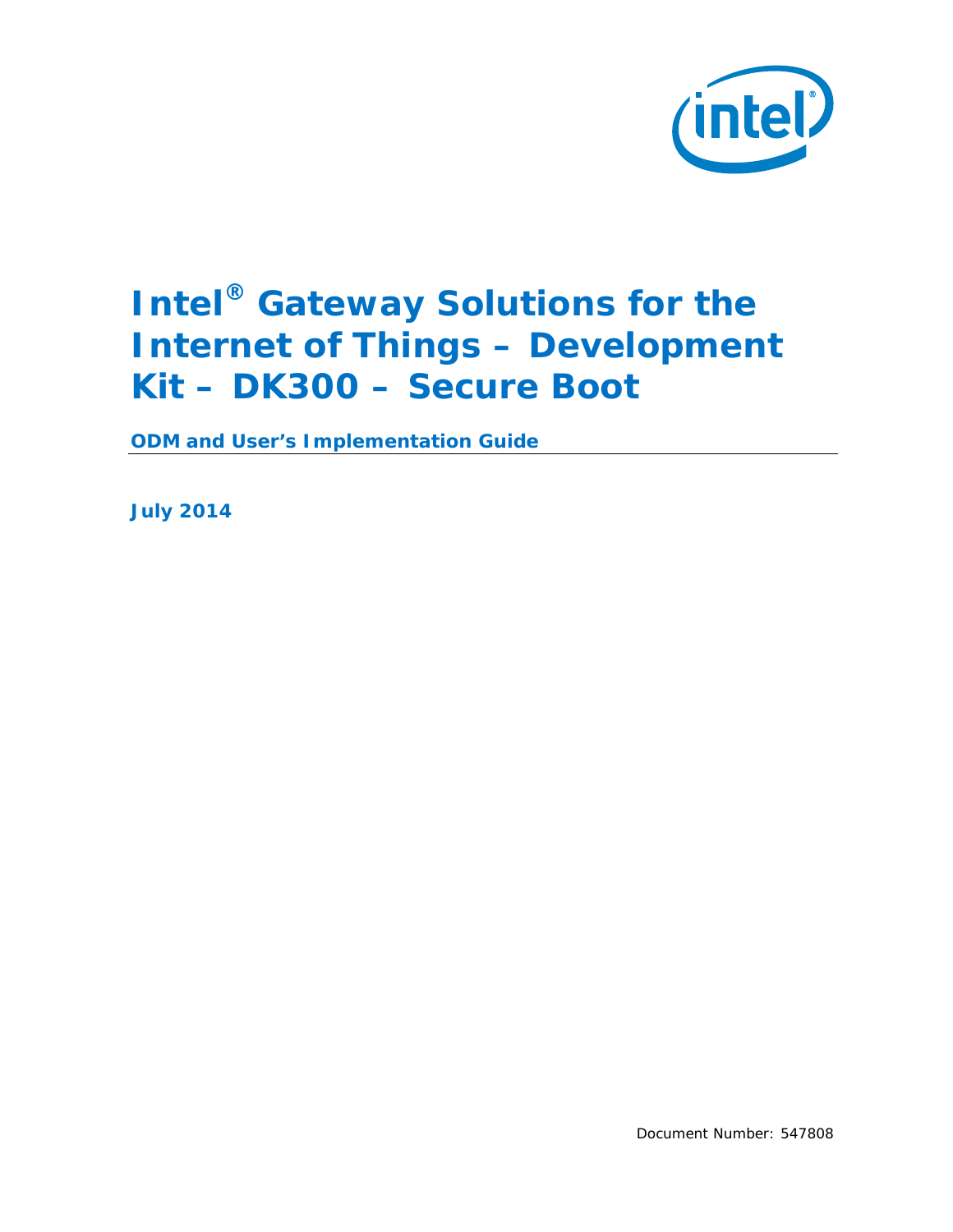*About This Document*



By using this document, in addition to any agreements you have with Intel, you accept the terms set forth below.

You may not use or facilitate the use of this document in connection with any infringement or other legal analysis concerning Intel products described herein. You agree to grant Intel a non-exclusive, royalty-free license to any patent claim thereafter drafted which includes subject matter disclosed herein.

INFORMATION IN THIS DOCUMENT IS PROVIDED IN CONNECTION WITH INTEL PRODUCTS. NO LICENSE, EXPRESS OR IMPLIED, BY ESTOPPEL OR OTHERWISE, TO ANY INTELLECTUAL PROPERTY RIGHTS IS GRANTED BY THIS DOCUMENT. EXCEPT AS PROVIDED IN INTEL'S TERMS AND CONDITIONS OF SALE FOR SUCH PRODUCTS, INTEL ASSUMES NO LIABILITY WHATSOEVER AND INTEL DISCLAIMS ANY EXPRESS OR IMPLIED WARRANTY, RELATING TO SALE AND/OR USE OF INTEL PRODUCTS INCLUDING LIABILITY OR WARRANTIES RELATING TO FITNESS FOR A PARTICULAR PURPOSE, MERCHANTABILITY, OR INFRINGEMENT OF ANY PATENT, COPYRIGHT OR OTHER INTELLECTUAL PROPERTY RIGHT.

A "Mission Critical Application" is any application in which failure of the Intel Product could result, directly or indirectly, in personal injury or death. SHOULD YOU PURCHASE OR USE INTEL'S PRODUCTS FOR ANY SUCH MISSION CRITICAL APPLICATION, YOU SHALL INDEMNIFY AND HOLD INTEL AND ITS SUBSIDIARIES, SUBCONTRACTORS AND AFFILIATES, AND THE DIRECTORS, OFFICERS, AND EMPLOYEES OF EACH, HARMLESS AGAINST ALL CLAIMS COSTS, DAMAGES, AND EXPENSES AND REASONABLE ATTORNEYS' FEES ARISING OUT OF, DIRECTLY OR INDIRECTLY, ANY CLAIM OF PRODUCT LIABILITY, PERSONAL INJURY, OR DEATH ARISING IN ANY WAY OUT OF SUCH MISSION CRITICAL APPLICATION, WHETHER OR NOT INTEL OR ITS SUBCONTRACTOR WAS NEGLIGENT IN THE DESIGN, MANUFACTURE, OR WARNING OF THE INTEL PRODUCT OR ANY OF ITS PARTS.

Intel may make changes to specifications and product descriptions at any time, without notice. Designers must not rely on the absence or characteristics of any features or instructions marked "reserved" or "undefined". Intel reserves these for future definition and shall have no responsibility whatsoever for conflicts or incompatibilities arising from future changes to them. The information here is subject to change without notice. Do not finalize a design with this information.

The products described in this document may contain design defects or errors known as errata which may cause the product to deviate from published specifications. Current characterized errata are available on request.

Contact your local Intel sales office or your distributor to obtain the latest specifications and before placing your product order.

Code Names are only for use by Intel to identify products, platforms, programs, services, etc. ("products") in development by Intel that have not been made commercially available to the public, i.e., announced, launched or shipped. They are never to be used as "commercial" names for products. Also, they are not intended to function as trademarks.

Copies of documents which have an order number and are referenced in this document, or other Intel literature, may be obtained by calling 1-800-548-4725, or go to[: http://www.intel.com/design/literature.htm](http://www.intel.com/design/literature.htm)

Intel, Intel Atom, Intel Core, Intel® Hyper-Threading Technology, Intel® Trusted Execution Technology, Intel logo are trademarks or registered trademarks of Intel Corporation or its subsidiaries in the United States and other countries.

Wind River is a trademark of Wind River Systems, Inc.

\*Other names and brands may be claimed as the property of others.

Copyright © 2014, Intel Corporation. All rights reserved.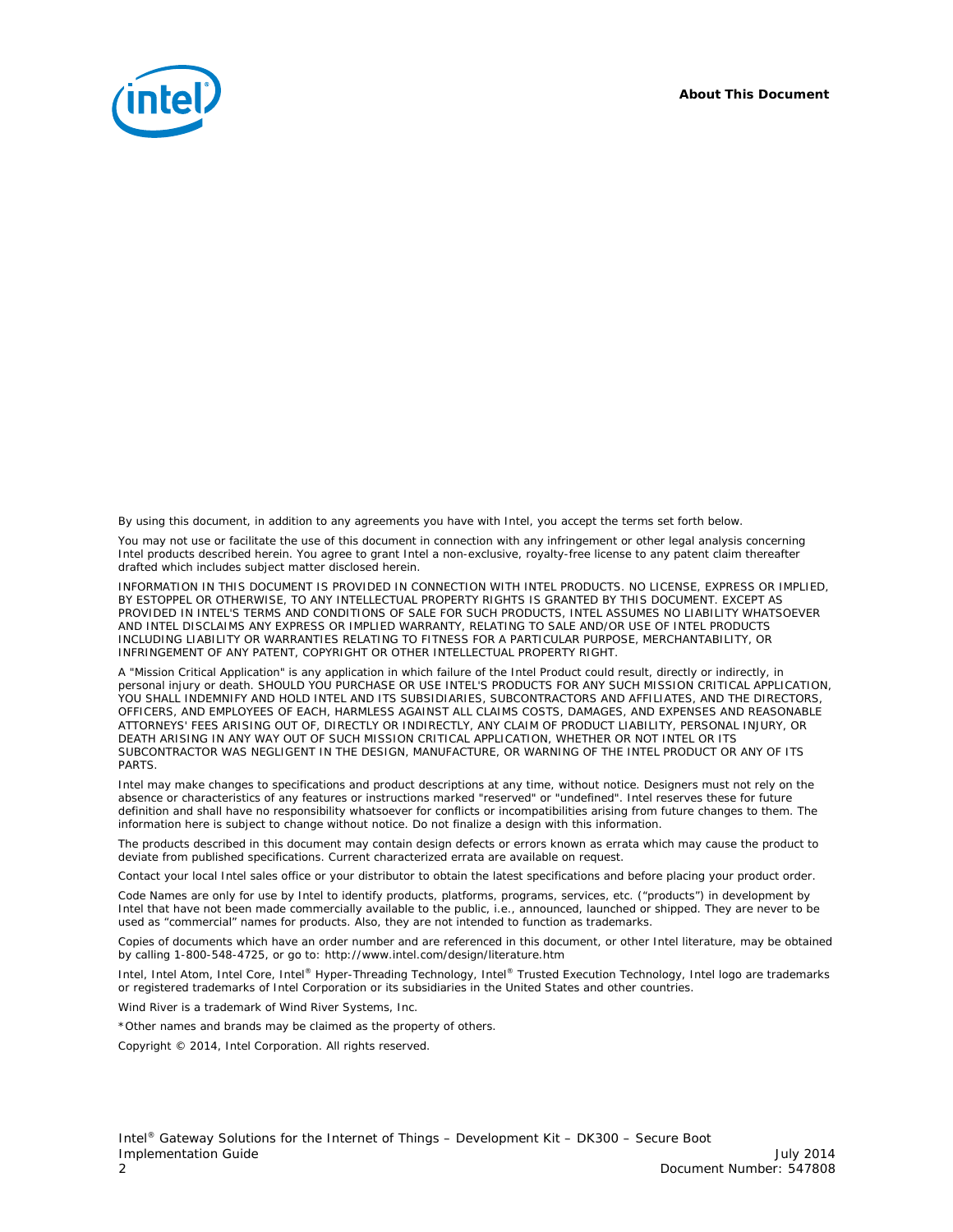

# *Contents*

| 1              |     |                                                                           |  |
|----------------|-----|---------------------------------------------------------------------------|--|
|                | 1.1 |                                                                           |  |
|                | 1.2 |                                                                           |  |
|                | 1.3 |                                                                           |  |
| $\overline{2}$ |     |                                                                           |  |
|                | 2.1 |                                                                           |  |
|                | 2.2 |                                                                           |  |
| 3              |     |                                                                           |  |
|                | 3.1 | Splitting UEFI Stages, Producing Stage Hashes, Creating Data Region11     |  |
|                | 3.2 | Creating the Secure Boot Firmware Image and Flashing the Target Device13  |  |
|                |     | Creating the 5 MB BIOS with Secure Boot Manifest 14<br>3.2.1              |  |
|                |     | 3.2.2                                                                     |  |
|                |     | Flashing the SPI Image on the Target Device Using UEFI shell  22<br>3.2.3 |  |
|                |     | Flashing the SPI Image onto the Target Device Using Dediprog25<br>3.2.4   |  |
| 4              |     |                                                                           |  |
| 5              |     |                                                                           |  |
|                | 5.1 |                                                                           |  |
|                | 5.2 |                                                                           |  |
|                | 5.3 | Signing Bootloader, Kernel, RootFS, RPM Packages 32                       |  |
|                |     | 5.3.1                                                                     |  |
|                |     | 5.3.2                                                                     |  |
|                |     | 5.3.3                                                                     |  |
|                |     | 5.3.4                                                                     |  |
|                |     | 5.3.5                                                                     |  |
| 6              |     |                                                                           |  |
|                | 6.1 |                                                                           |  |
|                | 6.2 |                                                                           |  |
|                | 6.3 |                                                                           |  |

# **Figures**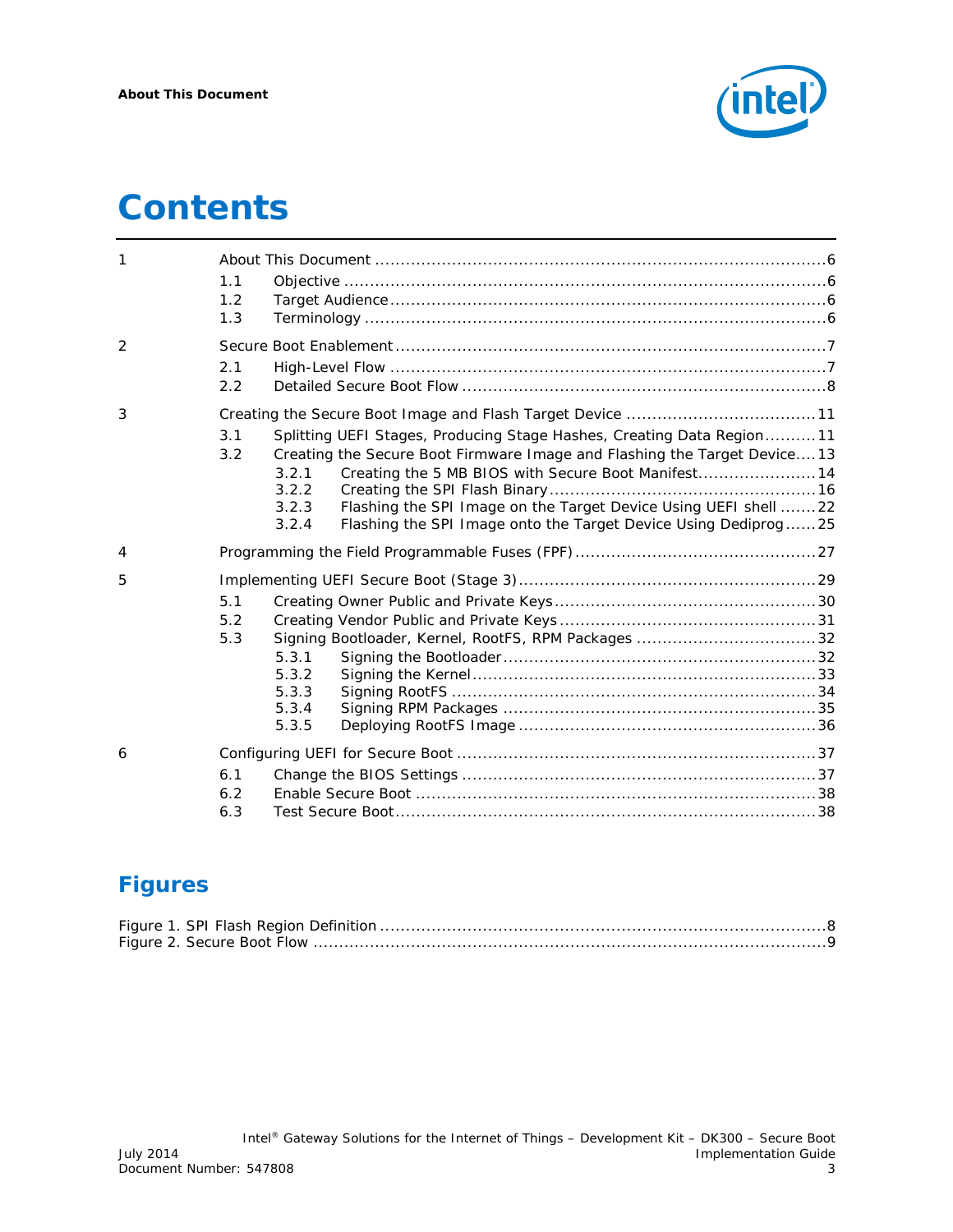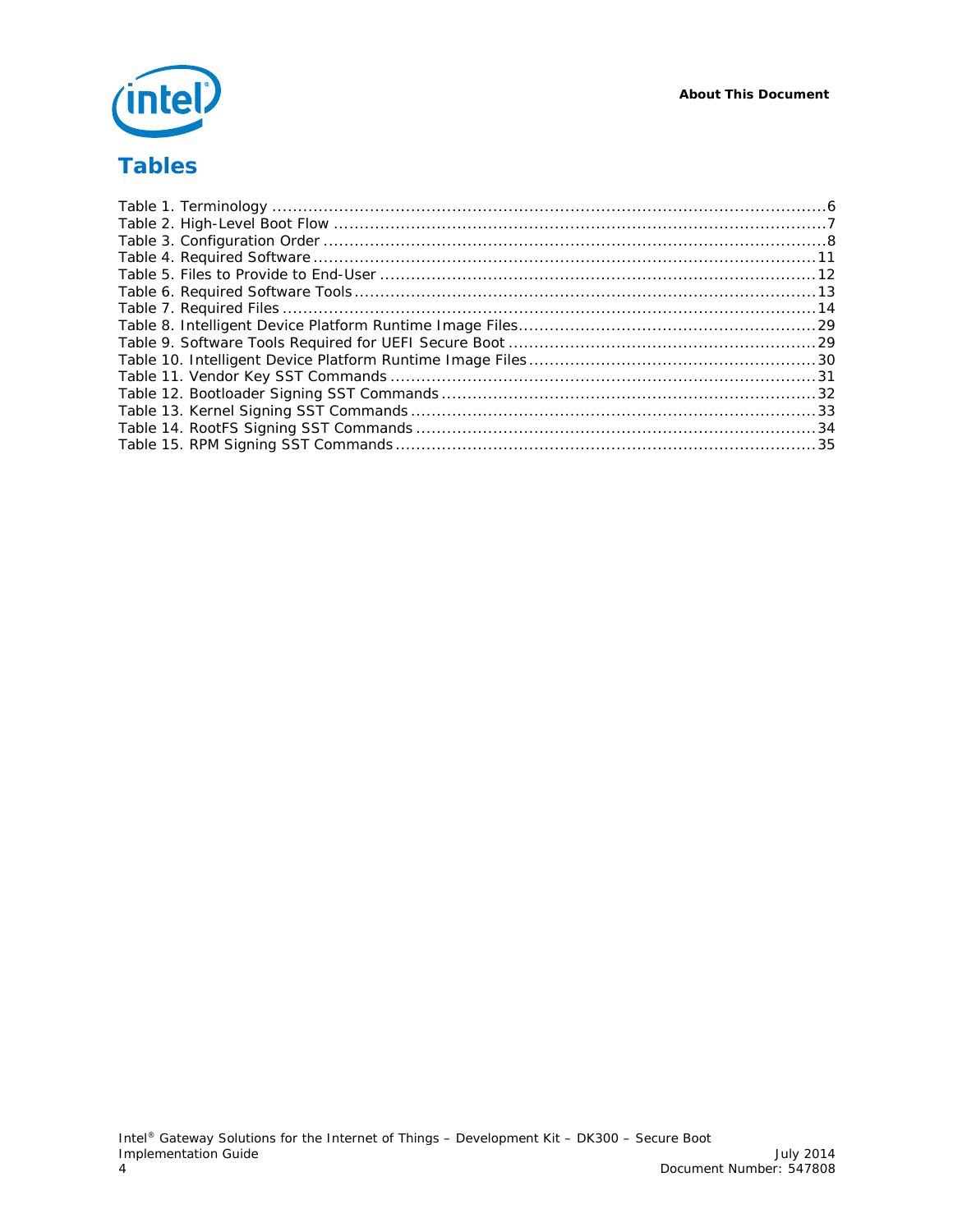

# *Revision History*

| Date             | <b>Revision</b> | <b>Description</b> |
|------------------|-----------------|--------------------|
| <b>July 2014</b> | 1.0             | First release      |

§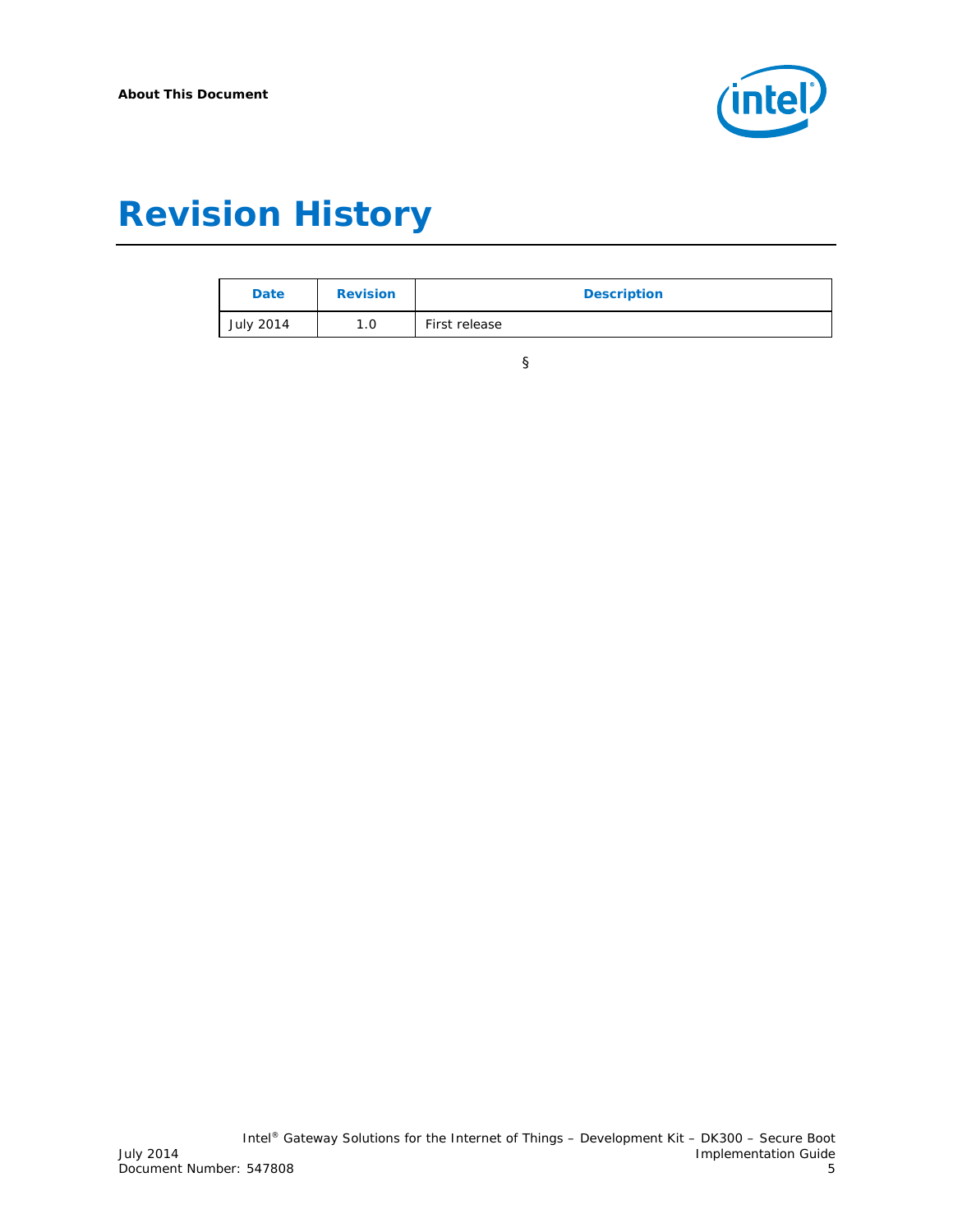

# <span id="page-5-0"></span>*1 About This Document*

## **1.1 Objective**

<span id="page-5-2"></span><span id="page-5-1"></span>This document provides instructions to implement Secure Boot for the Intel® Gateway Solutions for the Internet of Things – Development Kit – DK300 platform.

## **1.2 Target Audience**

<span id="page-5-3"></span>This publication is targeted to ODMs and end users for the Intel® Gateway Solutions for the Internet of Things – Development Kit – DK300.

## **1.3 Terminology**

In this publication:

- "Target Device" refers to the Intel® Gateway Solutions for the Internet of Things Development Kit – DK300
- "Host System" refers to computer that is used to contact and work with the Target Device.

#### <span id="page-5-4"></span>**Table 1. Terminology**

| <b>Term</b>            | <b>Description</b>                          |
|------------------------|---------------------------------------------|
| <b>IBB</b>             | Initial Boot Block                          |
| <b>ODM</b>             | Original Design Manufacturer                |
| <b>OEM</b>             | Original Equipment Manufacturer             |
| Intel <sup>®</sup> TXE | Intel <sup>®</sup> Trusted Execution Engine |
| <b>UEFI</b>            | Unified Extensible Firmware Interface       |
| WiFi*                  | Wireless-Fidelity                           |

§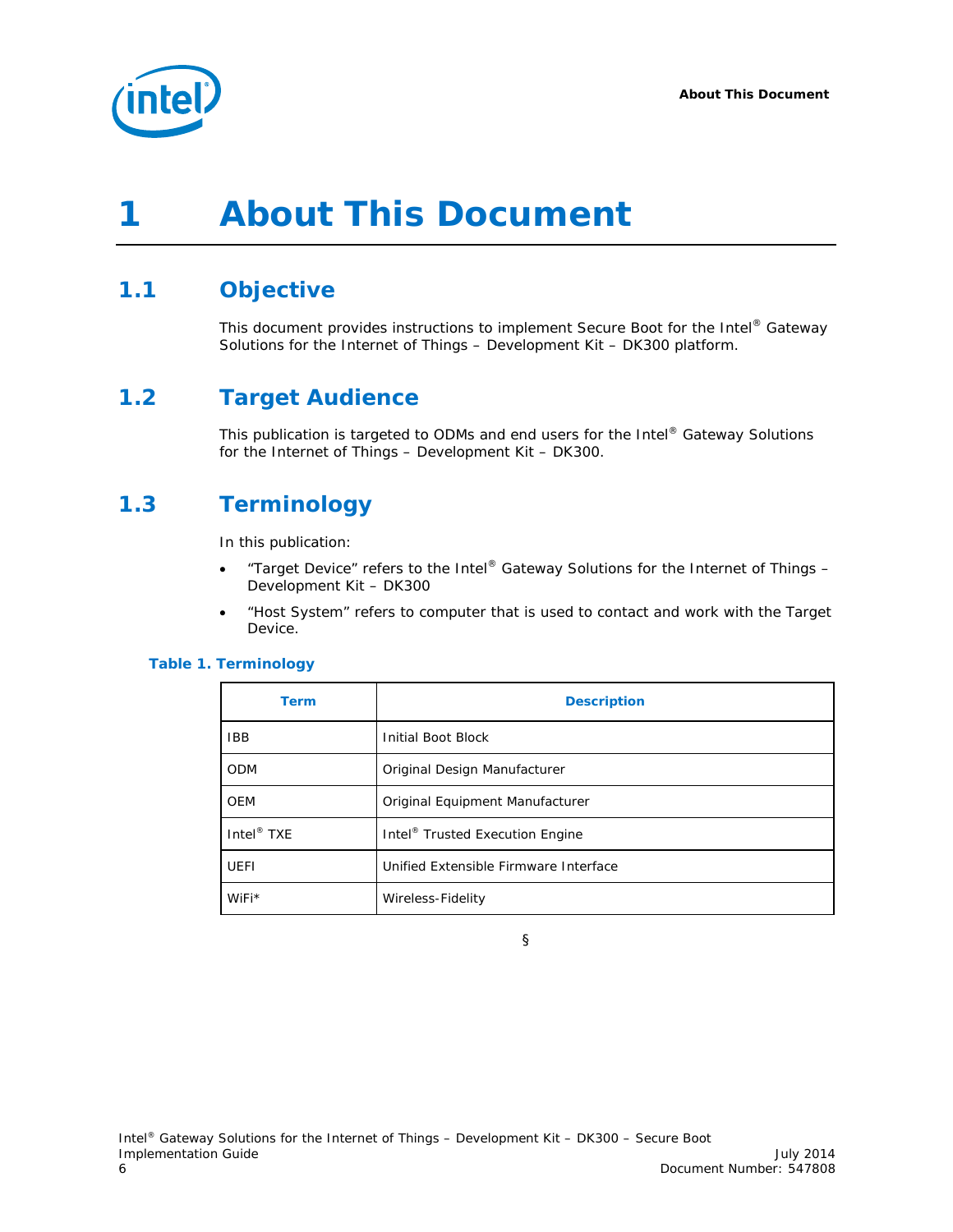

# <span id="page-6-0"></span>*2 Secure Boot Enablement*

## **2.1 High-Level Flow**

<span id="page-6-1"></span>The figure below shows the high level secure boot flow. After power on:

- The Intel<sup>®</sup> Trusted Execution Engine verifies the authenticity of the Secure Boot Manifest.
- The Secure Boot Manifest verifies the authenticity of Stage 1.
- Stage 1 verifies the authenticity of Stage 2.
- During execution of Stage 2, the UEFI key database verifies the bootloader
- The bootloader verifies the authenticity of the kernel.

<span id="page-6-2"></span>

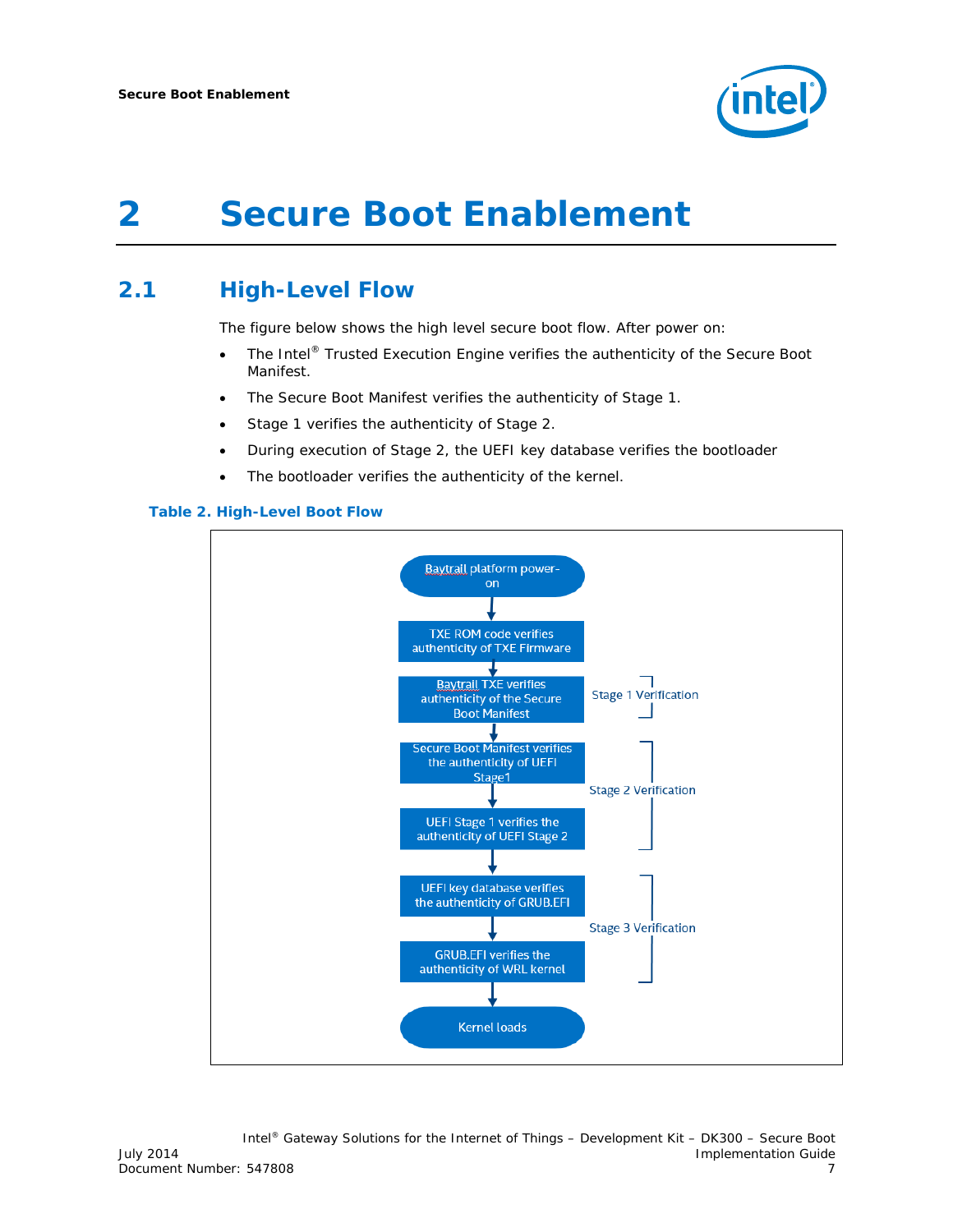

#### <span id="page-7-2"></span>**Table 3. Configuration Order**

| <b>Order of Configuration</b> | <b>Stage Name</b>    | <b>Configured by</b> |
|-------------------------------|----------------------|----------------------|
| First                         | Stage 2 Verification | ODM or end user      |
| Second                        | Stage 1 Verification | ODM or end user      |
| Third                         | Stage 3 Verification | End user             |

## **2.2 Detailed Secure Boot Flow**

<span id="page-7-0"></span>To understand the secure boot flow, it is important to understand the SPI flash layout. As shown in the figure below, the BIOS binary in SPI flash contains the following components:

- BIOS Stage 1 (Initial Boot Block)
- BIOS Stage 2
- Secure Boot Manifest
- Intel<sup>®</sup> Trusted Execution Engine (Intel<sup>®</sup> TXE) firmware

#### <span id="page-7-1"></span>**Figure 1. SPI Flash Region Definition**

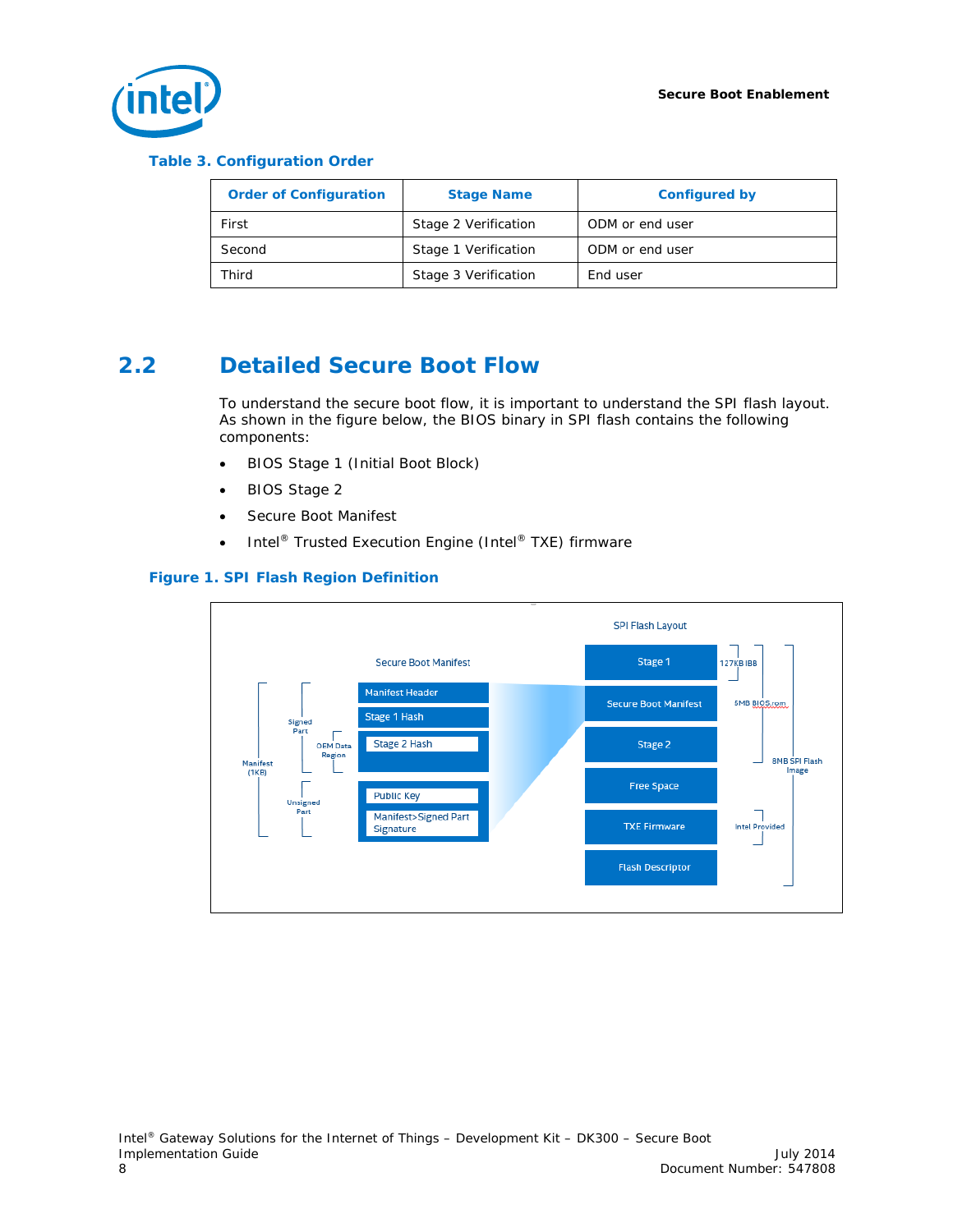

#### <span id="page-8-0"></span>**Figure 2. Secure Boot Flow**



Using the figures above as a reference, the secure boot flow is as follows:

- 1. When the Intel® Atom™ processor-based gateway is powered-on, the CPU is held in reset and does not execute code. The Intel® Trusted Execution Engine ROM code verifies the authenticity of Intel® Trusted Execution Engine firmware. The Trusted Execution Engine in the Intel® Atom™ processor fetches and executes the Intel® Trusted Execution Engine firmware resident on the SPI flash.
- 2. The Intel<sup>®</sup> Trusted Execution Engine firmware reads the internal Intel<sup>®</sup> Atom<sup>™</sup> processor fuses. This is the SHA-256 hash of the RSA public key stored in the unsigned region of the secure boot manifest. The Intel® Trusted Execution Engine firmware performs a SHA-256 hash of the RSA public key stored in the unsigned region of the secure boot manifest. The Intel® Trusted Execution Engine firmware compares the calculated hash value against the value stored in the processor fuses. If no match is found, execution is halted.
- 3. The signature of the signed part of the secure boot manifest is stored in the Manifest's Unsigned Part. See [Figure 1.](#page-7-1) This signature is decrypted with the RSA public key that was verified in Step 2. The decryption result is the SHA-256 hash of the Manifest's Signed Part.
- 4. The Intel® Trusted Execution Engine firmware calculates the SHA-256 hash of the Manifest's Signed Part and compares the result with the decrypted hash from Step 3. If no match, execution will halt. Since the IBB and UEFI Stage 2 hashes are included in the Manifest's Signed Part, successful verification of this step guarantees the IBB and BIOS Stage 2 hashes are authentic and un-altered.
- 5. The Intel® Trusted Execution Engine firmware calculates the SHA-256 hash of the Initial Boot Block. The calculated hash is compared to the authenticated IBB hash in the Manifest. If the hashes are identical, then the IBB is authenticated and the power management controller releases the CPU from reset. The CPU fetches and executes the IBB, which performs basic initialization of the platform. This includes memory initialization.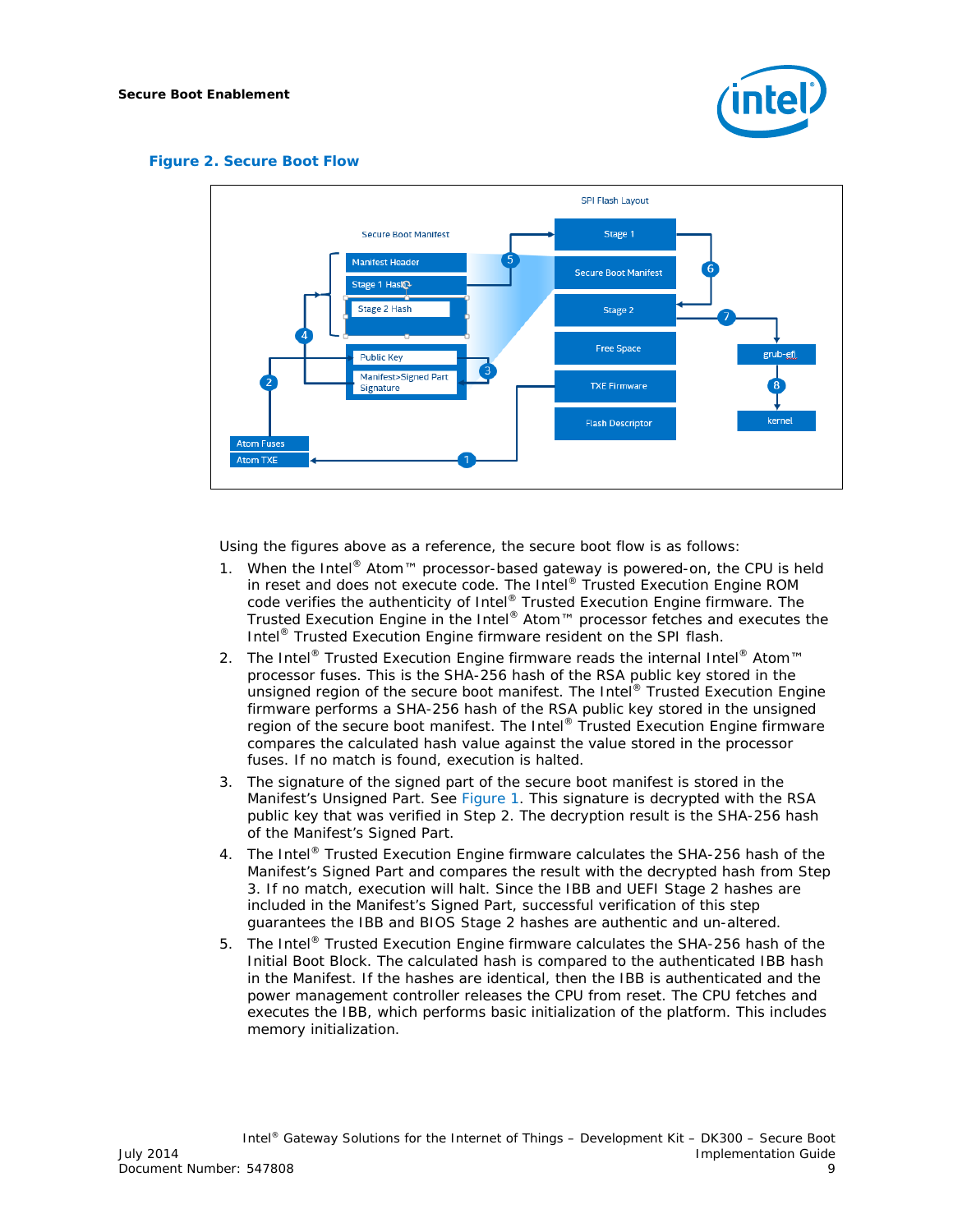

- 6. The IBB code calculates the SHA-256 hash of the UEFI Stage 2 and compares the result against the UEFI Stage 2 hash that was authenticated in Step 4. If the hashes are not identical, execution is halted.
- 7. The UEFI Stage 2 calculates the hash of grub.efi and compares it to the keys that are enrolled in the UEFI key database. If the hashes are not identical, execution is halted.
- 8. grub.efi decrypts the signature appended to the Linux kernel and verifies the integrity. If verification passes, the system continues to load and execute the kernel. Otherwise, execution is halted.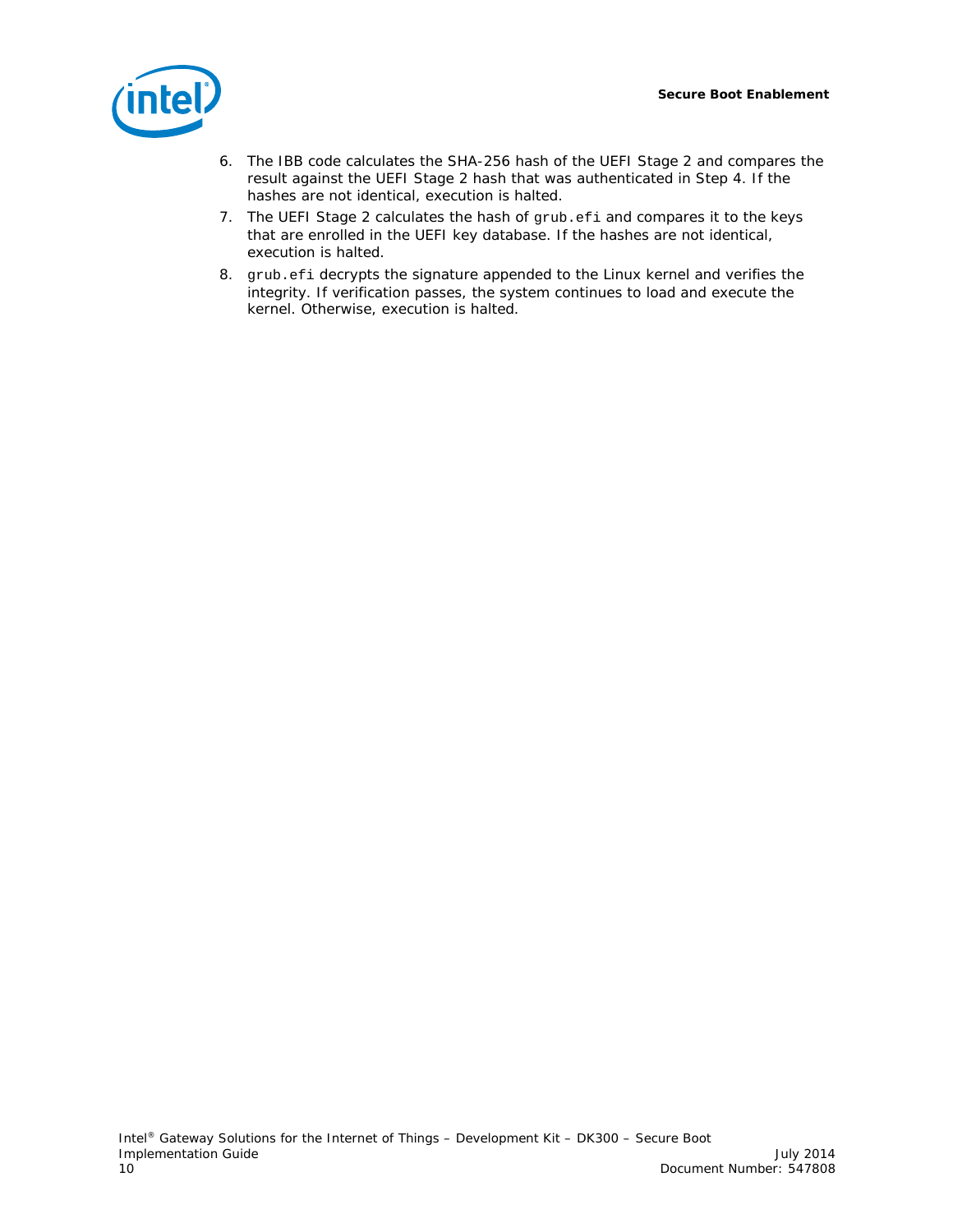

# <span id="page-10-0"></span>*3 Creating the Secure Boot Image and Flashing Target Device*

The creation of the secure boot image is divided into two steps. The first must be completed by an ODM. The second can be completed by either an ODM or an end user:

- ODM only: Split UEFI stages, produce stage hashes, and create the data region.
- End user or ODM: Create the secure boot firmware image and flash it onto the Target Device.
	- − ODM: If you generate the key pair and you are keeping the private key secure, then you can optionally complete this step for your end user(s).
	- − End user: If you want to generate your own key pair, then your ODM will complete the first step and provide you with the files you need to create the secure boot firmware image.

## <span id="page-10-1"></span>**3.1 Splitting UEFI Stages, Producing Stage Hashes, Creating Data Region**

*Note:* Only an ODM should complete the steps in this section.

The following software tools are required to complete these steps. These software tools listed below are provided by AMI and use Microsoft\* Windows 7 or 8. The files do not need to be saved into any specific directory.

#### <span id="page-10-2"></span>**Table 4. Required Software**

| <b>Software Tool</b> | <b>Description</b>                                |
|----------------------|---------------------------------------------------|
| split.exe            | Splits binary files. Used to separate UEFI Stages |
| CryptoCon.exe        | Hashes UEFI Stages                                |
| insert.exe           |                                                   |
| ml.exe               | Microsoft* Linker                                 |
| link.exe             |                                                   |
| GenFW.exe            |                                                   |
|                      |                                                   |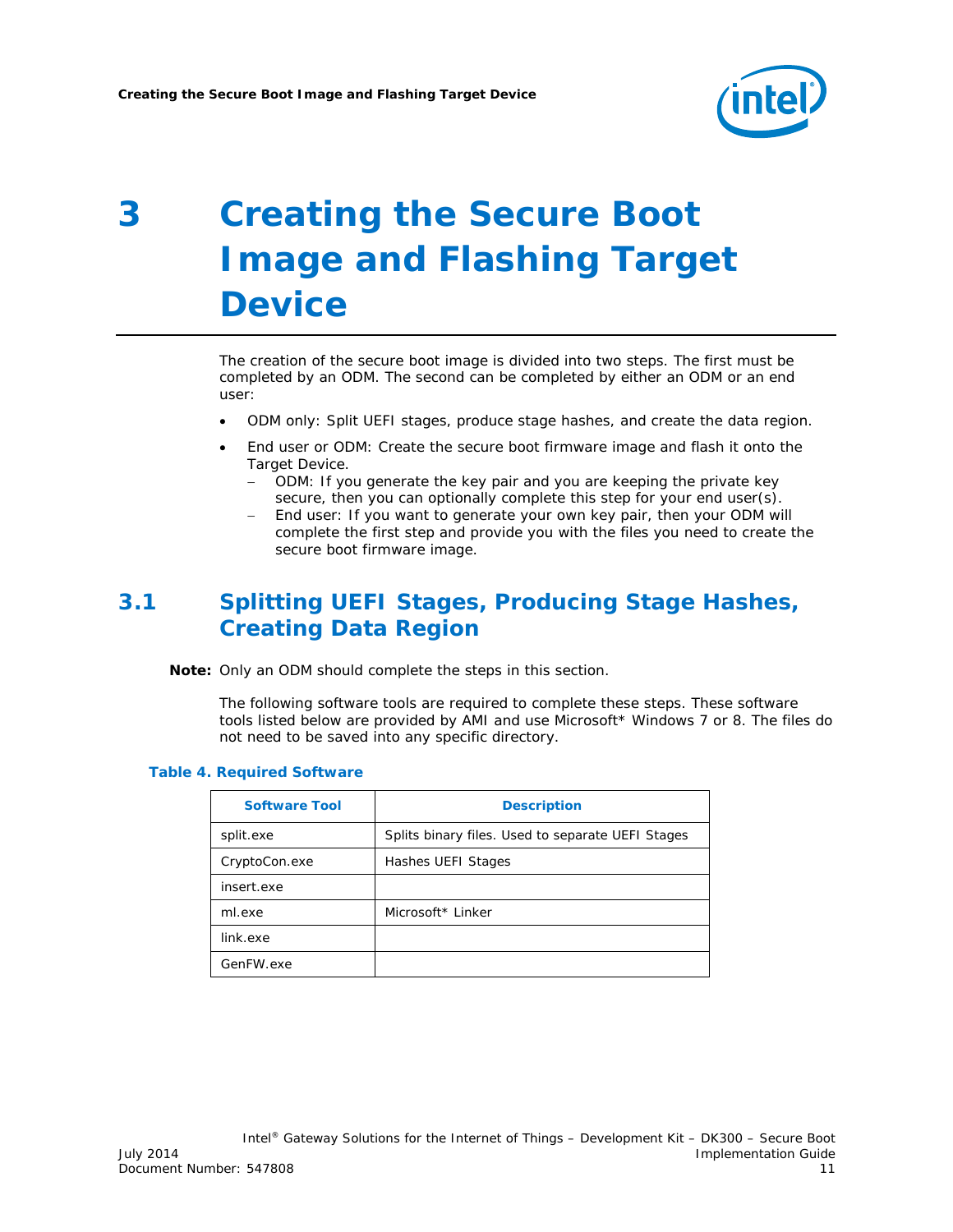



- 1. The ORG.ROM file is provided by the BIOS vendor. It is 5 MB in size. Execute the following commands to split it into IBB and UEFI Stage 2.
	- split -f ORG.ROM -s 5115904 -o FD\_NON\_PRE\_BB.fd -t FD\_PRE\_BB.fd
	- split -f FD\_PRE\_BB.fd -s 1024 -o FD\_PRE\_BB\_1K.fd -t FD\_PRE\_BB\_127K.fd
- 2. Use the following commands to generate the IBB and UEFI Stage 2 hashes:
	- split -f ORG.ROM -s 331776 -o ORG.331776 -t ORG.4911104
	- split -f ORG.4911104 -s 4251648 -o ORG.4251648
	- split -f ORG.ROM -s 4190208 -o ORG.4190208 -t ORG.left
	- split -f ORG.left -s 393216 -o FV\_BB.Fv -t ORG.left2
	- CryptoCon.exe -h2 -f ORG.4251648 -o HashSecondStageKey.bin
	- CryptoCon.exe -h2 -f FV\_BB.Fv -o HashFvBbKey.bin
- 3. Use the following commands to generate the OEM data region. See [Figure 2:](#page-8-0)
	- insert.exe CreateIncFromBin HashSecondStageKey.inc HashSecondStageKey.bin
	- insert.exe CreateIncFromBin HashFvBbKey.inc HashFvBbKey.bin
	- ml /c /nologo /Fo GenBiosImageInfo.obj GenBiosImageInfo.asm
	- link /NOENTRY /FIXED /DLL GenBiosImageInfo.obj /OUT:GenBiosImageInfo.dll
	- genfw --exe2bin GenBiosImageInfo.dll -o GenBiosImageInfo.bin
	- split -f GenBiosImageInfo.bin -s 0x64 -o BiosImageInfo.bin
- 4. If your end user will be creating the secure boot firmware image, provide the following files:

#### <span id="page-11-0"></span>**Table 5. Files to Provide to End-User**

| <b>Filename</b>   | <b>Description</b>                     |
|-------------------|----------------------------------------|
| FD_PRE_BB_127K.fd | <b>IBB (127KB IBB)</b>                 |
| FD NON PRE BB.fd  | BIOS Stage 2                           |
| BiosImageInfo.bin | OEM Data Region                        |
| ORG.ROM           | The 5 MB BIOS ROM from the BIOS vendor |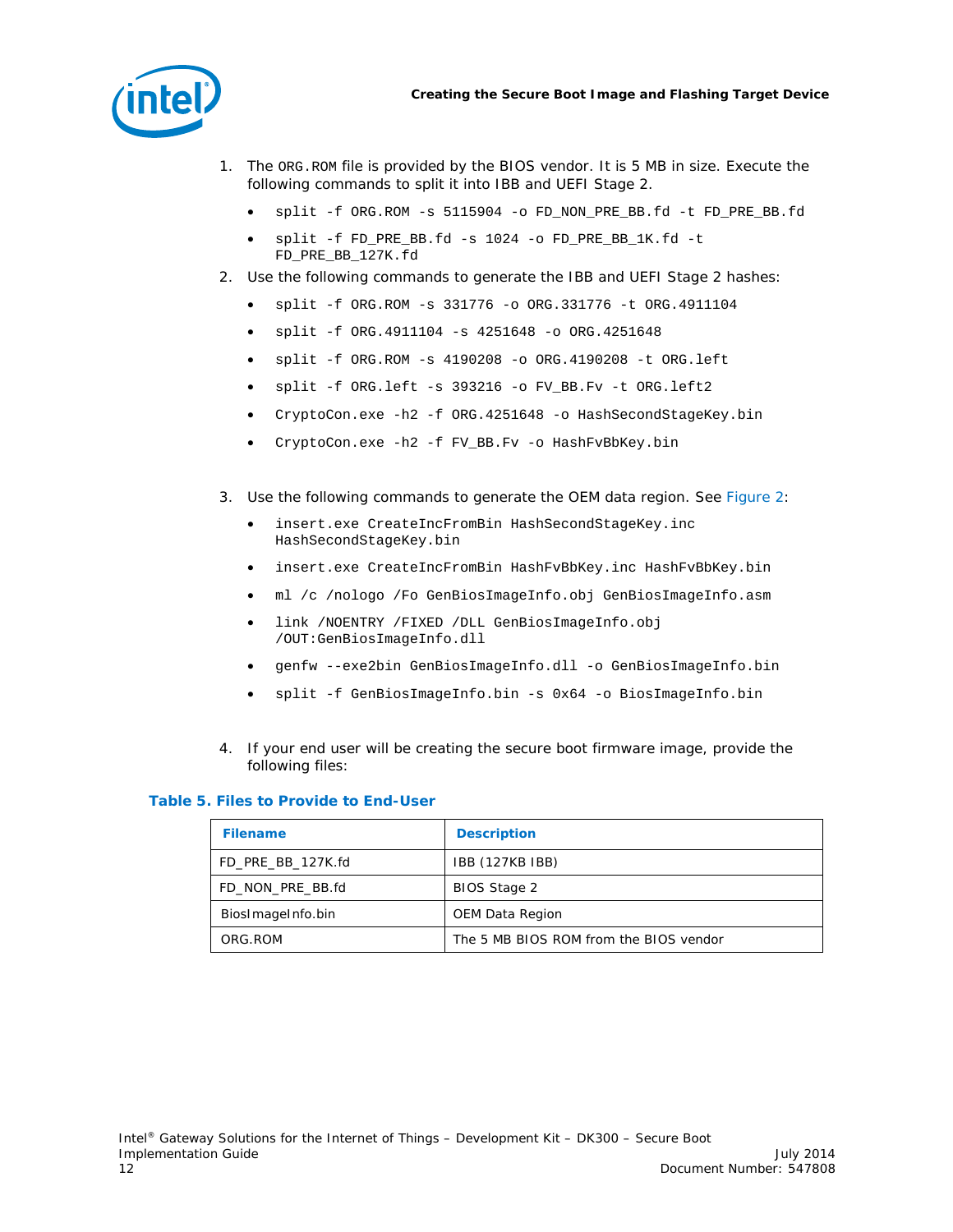

## **3.2 Creating the Secure Boot Firmware Image and Flashing the Target Device**

<span id="page-12-0"></span>Either the end-user or the ODM can complete the steps in this section.

The steps below guide you through creating a secure boot firmware image with the hardware root that will be flashed into the SPI flash device of the Intel® Gateway Solutions for the Internet of Things – Development Kit – DK300.

*Note:* An Intel CNDA is required to access these tools. Contact your ODM for information.

#### <span id="page-12-1"></span>**Table 6. Required Software Tools**

| <b>Software Tool</b>   | <b>Operating</b><br><b>System</b>     | <b>Provided</b><br>by | <b>Description</b>                                                                                                                                                                                                                     |  |
|------------------------|---------------------------------------|-----------------------|----------------------------------------------------------------------------------------------------------------------------------------------------------------------------------------------------------------------------------------|--|
| FLAMInGo.exe           | Windows 7 or<br>higher                | Intel                 | Hashing and secure boot manifest<br>creation                                                                                                                                                                                           |  |
| FusesConfiguration.bat | Windows 7 or<br>higher                | Intel                 | Sets up the manifest generation<br>tool environment                                                                                                                                                                                    |  |
| Simplesigner.exe       | Windows 7 or<br>higher                | Intel                 | Signs an input file with a private<br>key and provides an output<br>signature. An ODM will need to<br>develop their own tool.                                                                                                          |  |
| OpenSSL                | Windows 7 or<br>higher, Linux         | Open<br>source        | Signs binaries, creates key pairs,<br>wraps private keys.                                                                                                                                                                              |  |
| FITC.exe               | Windows 7 or<br>higher                | Intel                 | Combines descriptor, BIOS, PDR,<br>and Intel Intel® Trusted Execution<br>Engine FW binaries into one<br>image.                                                                                                                         |  |
| FPT/FPT64              | Linux, EFI,<br>Windows 7 or<br>higher | Intel                 | Flash Programming Tool.<br>Programs the flash memory of<br>individual regions or the entire<br>flash device and one-time<br>programming Intel <sup>®</sup> Trusted<br>Execution Engine fuses of Intel®<br>Atom <sup>™</sup> processor. |  |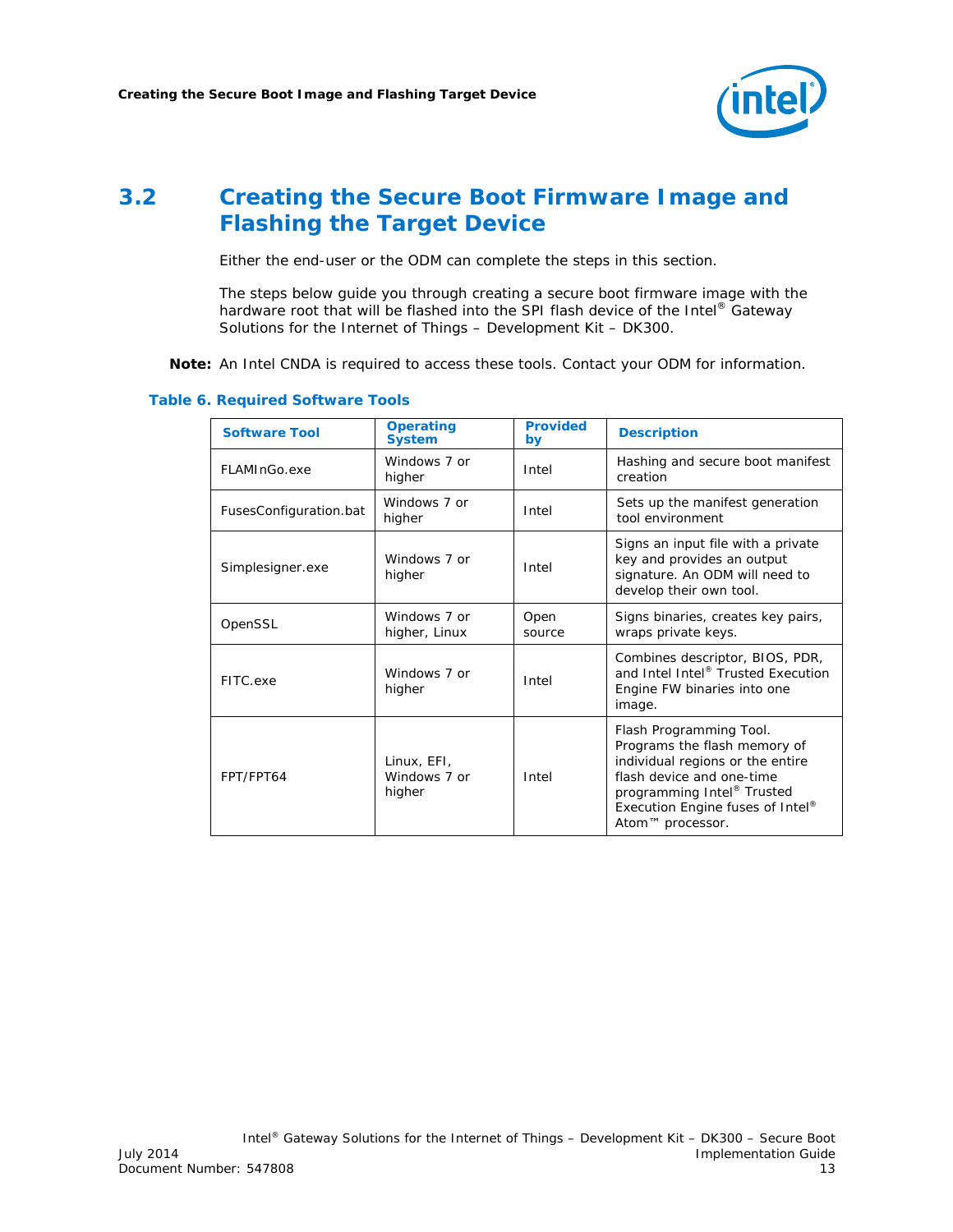

In addition to the software tools, the following files are needed. The files do not need to be saved into any specific directory.

#### <span id="page-13-1"></span>**Table 7. Required Files**

| <b>Filename</b>          | <b>Description</b>                                               | <b>Provided</b><br><b>By</b> |
|--------------------------|------------------------------------------------------------------|------------------------------|
| FD_PRE_BB_127K.fd        | <b>IBB (127KB IBB)</b>                                           | <b>ODM</b>                   |
| FD_NON_PRE_BB.fd         | <b>UEFI Stage 2</b>                                              | <b>ODM</b>                   |
| BiosImageInfo.bin        | OEM Data Region                                                  | <b>ODM</b>                   |
| ORG.ROM                  | The 5 MB BIOS ROM that originates from the<br><b>BIOS</b> vendor | <b>ODM</b>                   |
| TXE_Region_3MB.7z        | The 3 MB Intel <sup>®</sup> Trusted Execution Engine<br>firmware | Intel                        |
| oFpfMirrorNvarValues.txt | Used to generate optional FPT mirror values                      | Intel                        |

## **3.2.1 Creating the 5 MB BIOS with Secure Boot Manifest**

- <span id="page-13-0"></span>1. Generate a public and private key pair to sign and verify the Secure Boot Manifest. You can modify the openssl parameters based on your security policy. Use the command:
- *Note:* Change the command to include the full path to the openssl.cnf file. For example, -config "c:\OpenSSL-Win64\bin\openssl.cnf"

openssl req -batch -x509 -nodes -days 9000 -newkey rsa:2048 -keyout "privatekey.pem" -out "publickey.pem" -config "openssl.cnf"

The output of this command is two files placed into your working directory: privatekey.pem and publickey.pem.

2. Change the encoding of the private key to PKCS#8. Use the following commands:

openssl pkcs8 -topk8 -in privatekey.pem -out privatekey-pk8.pem -nocrypt

Rename privatekey-pk8.pem to privatekey.pem The output of this command is privatekey.pem in PKCS#8 encoding.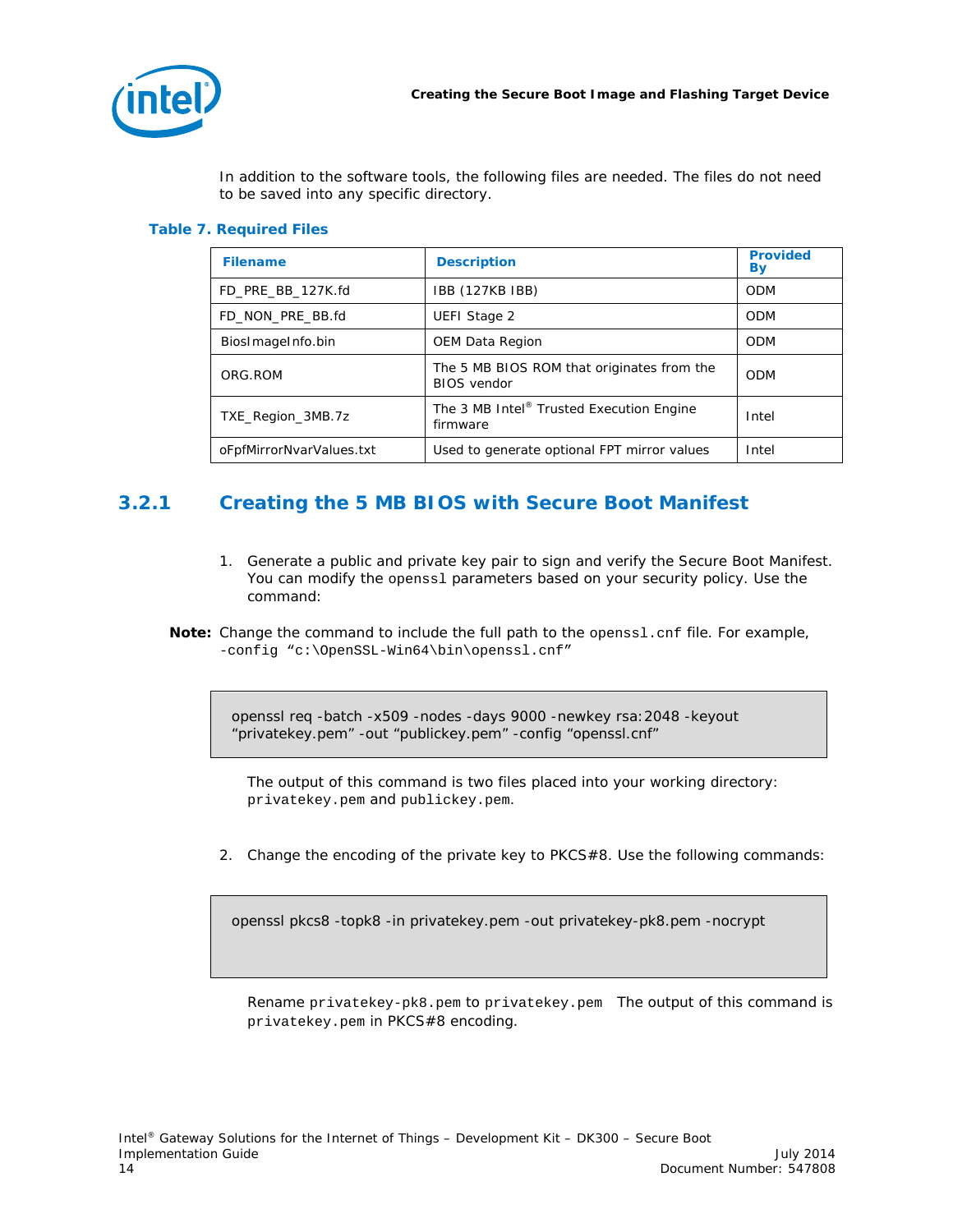

3. Hash the public key using the FLAMInGo tool from Intel. Use the following command:

FLAMInGo.exe HashKey publickey.pem publickeyhash.txt

The output of this command is publickeyhash.txt placed into your working directory

4. Create the Intel® Trusted Execution Engine fuse mirror values that will be programmed into the Field Programmable Fuses of the Intel<sup>®</sup> Atom™ processor. Use the following command and batch file:

FusesConfiguration.bat publickeyhash.txt oFpfMirrorNvarValues.txt FpfMirrorNvarValues.txt

The output of this command is FpfMirrorNvarValues.txt placed into your working directory

5. Create the Manifest structure and the hash of the Manifest Signed Part. Use the following command:

FLAMInGo.exe SBManCreate FpfMirrorNvarValues.txt AmiManifest FD\_PRE\_BB\_127K.fd 2 publickey.pem -OEMDataFile BiosImageInfo.bin

The output of this command is two files placed into your working directory: AmiManifest\_SB\_config.xml and AmiManifest\_SB\_hash.bin

6. Sign the Manifest's hash with your private key. The following command is provided as a sample. Signer of the manifest must use their own tool.

Simplesigner.exe privatekey.pem AmiManifest\_SB\_hash.bin AmiManifest\_SB\_signature.bin

The output of this command is AmiManifest\_SB\_signature.bin placed into your working directory.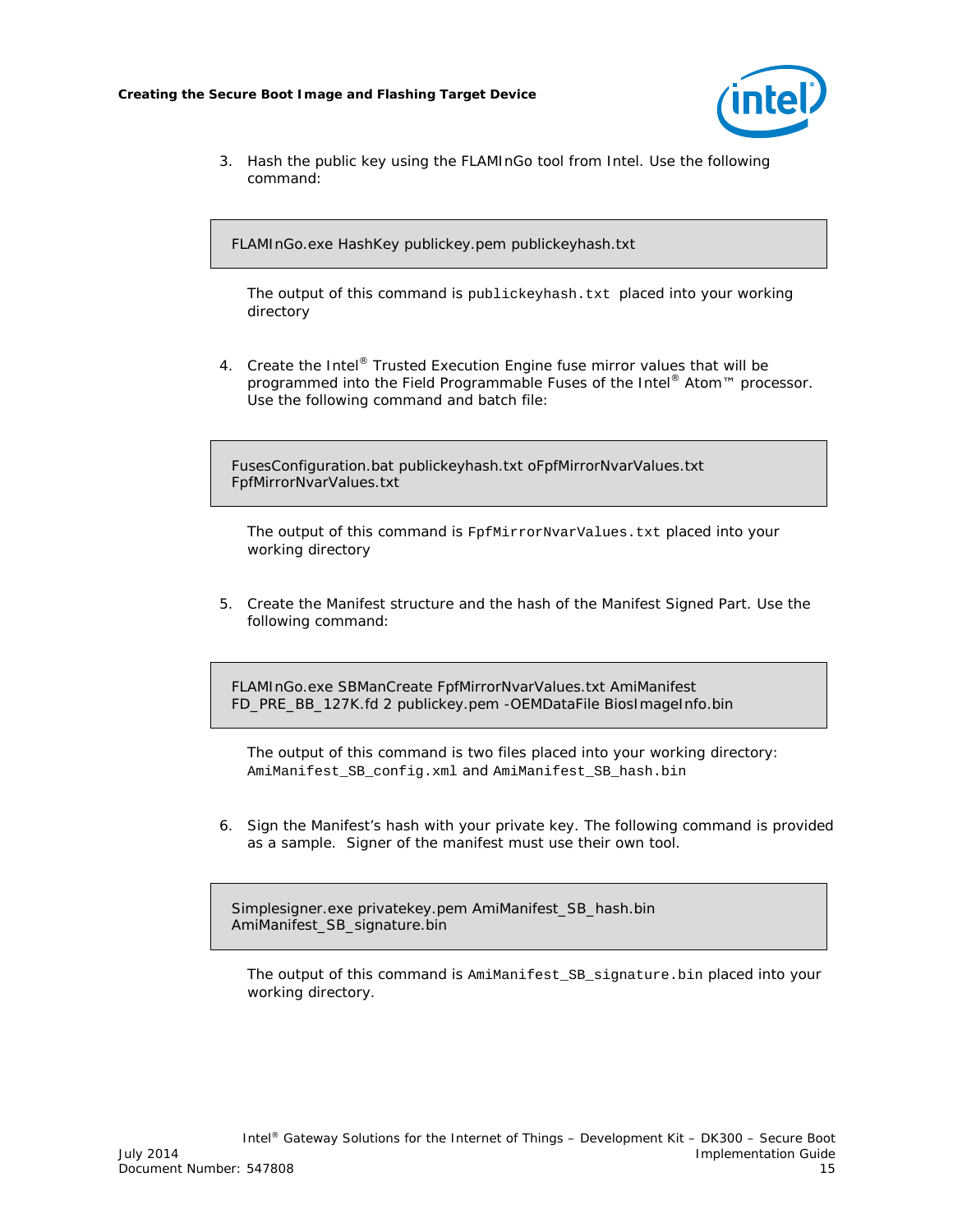

7. Create the Secure Boot Manifest. Inputs to this process are the fuse mirror values, manifest xml structure and the manifest signature. Use the following command:

FLAMInGo.exe SBManComplete FpfMirrorNvarValues.txt AmiManifest AmiManifest\_SB\_signature.bin

The output of this command is AmiManifest\_SB\_Manifest.bin placed into your working directory

8. From the Windows CMD window merge the BIOS Stage 2 with the Manifest and IBB. Use the following command:

copy /Y /B FD\_NON\_PRE\_BB.fd+AmiManifest\_SB\_manifest.bin BIOS.ROM

<span id="page-15-0"></span>The output of this command is BIOS.ROM placed into your working directory. The file is 5 MB in size.

### **3.2.2 Creating the SPI Flash Binary**

The following steps guide you through merging BIOS.ROM with the Intel® Trusted Execution Engine firmware. This is the binary that will be programmed into the Target Device's SPI flash device.

- 1. Unzip Intel\_Tools.zip
- 2. The BIOS.ROM file was generated in the previous set of steps. It is in your working directory. Copy it to \Intel\_Tools\Flash\_Image\_Tool
- 3. Unzip TXE\_Region\_3MB.7z into \Intel\_Tools\Flash\_Image\_Tool
- 4. Copy FpfMirrorNvarValues.txt into \Intel\_Tools\Flash\_Image\_Tool
- 5. Use the following command to run the Flash Image Tool:

\Intel\_Tools\Flash\_Image\_Tool\fitc.exe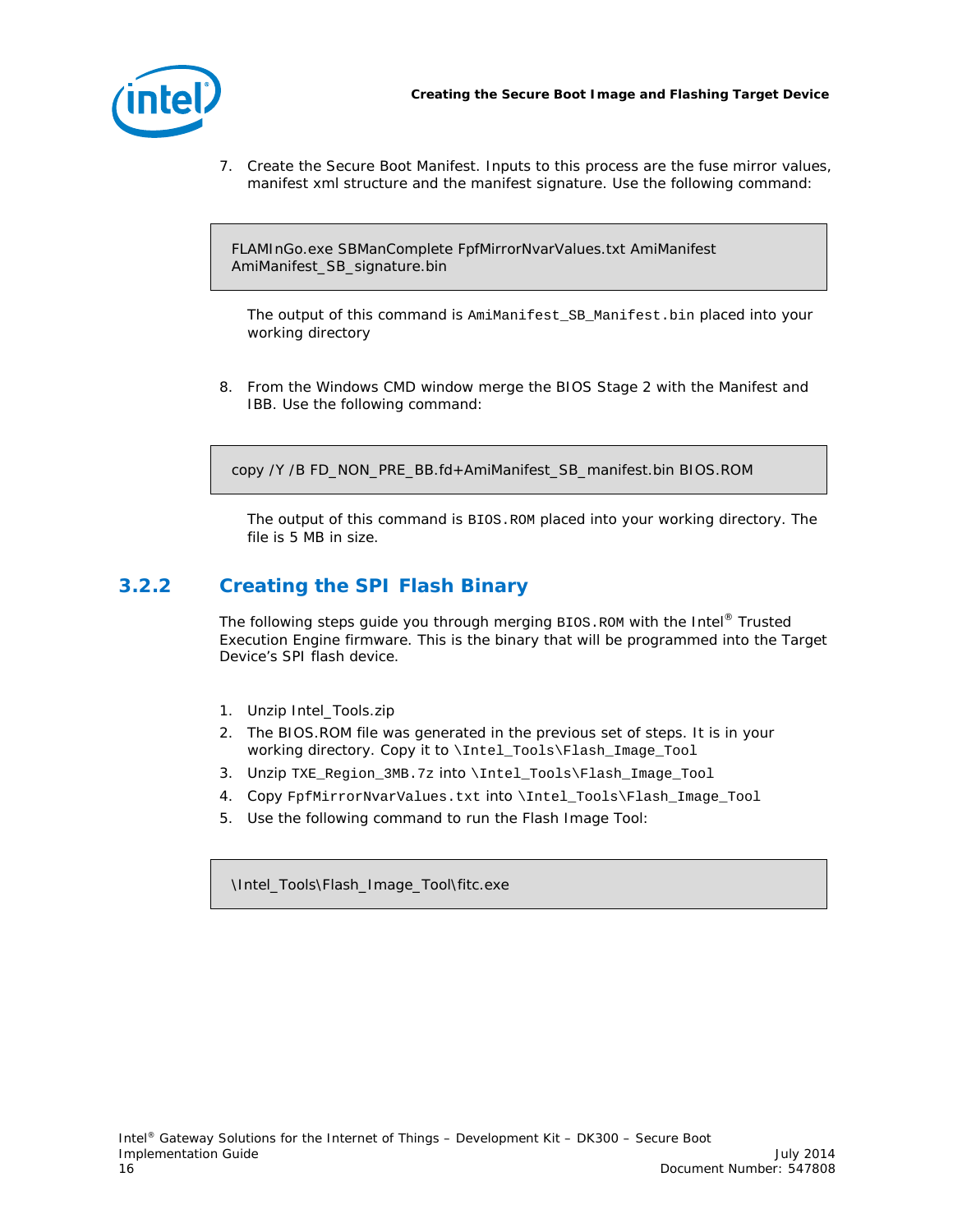

6. When the Flash Image Tool opens, select **Baytrail-IVI** from the drop-down. See the following figure:

| File Build Help<br>□ □ □ □ □ Bay Trail - Notebook<br>$\blacktriangledown$<br>Flash Image Bay Trail - Tablet<br>Value<br>Help To<br>ameter<br>→ The Descript Bay Trail - Notebook<br>→ Descript Bay Trail - Notebook<br>→ Descript Bay Trail - Desktop<br>→ Component section<br><b>E</b> Master Access Section<br>SOC Straps<br>Upper Map<br><b>E-C</b> VSCC Table<br><b>OEM Section</b><br>PDR Region<br><b>E</b> TXE Region<br><b>BIOS Region</b><br>$\overline{a}$<br>$\mathbf{m}$<br>þ<br>$\overline{\phantom{a}}$<br>m<br>ħ<br>Flash Image | $\Box$ e<br>$\mathbf{x}$<br>BayTrail_Notebook_8MB_TXE_3MB.xml - Flash Image Tool 1.1.0.1089 |  |  |  |  |  |  |  |  |
|-------------------------------------------------------------------------------------------------------------------------------------------------------------------------------------------------------------------------------------------------------------------------------------------------------------------------------------------------------------------------------------------------------------------------------------------------------------------------------------------------------------------------------------------------|---------------------------------------------------------------------------------------------|--|--|--|--|--|--|--|--|
|                                                                                                                                                                                                                                                                                                                                                                                                                                                                                                                                                 |                                                                                             |  |  |  |  |  |  |  |  |
|                                                                                                                                                                                                                                                                                                                                                                                                                                                                                                                                                 |                                                                                             |  |  |  |  |  |  |  |  |
|                                                                                                                                                                                                                                                                                                                                                                                                                                                                                                                                                 |                                                                                             |  |  |  |  |  |  |  |  |
|                                                                                                                                                                                                                                                                                                                                                                                                                                                                                                                                                 |                                                                                             |  |  |  |  |  |  |  |  |
|                                                                                                                                                                                                                                                                                                                                                                                                                                                                                                                                                 |                                                                                             |  |  |  |  |  |  |  |  |

- 7. Select **BIOS Region** from the left pane.
- 8. Select **BIOS binary Input File** from the right pane.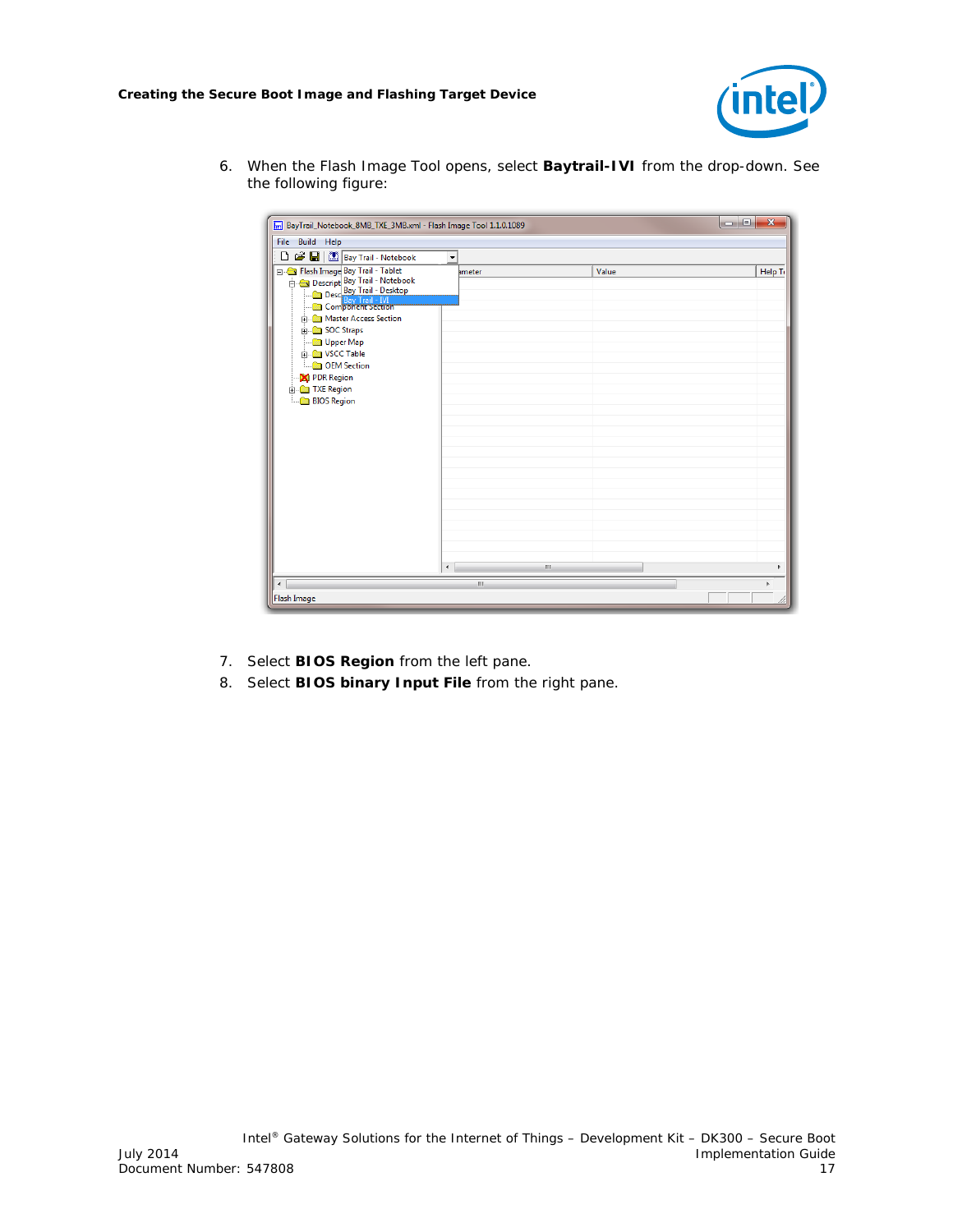

9. Double click the **Value** column and browse to select BIOS.ROM to load the BIOS region. See the following figure.

| RayTrail_Notebook_8MB_TXE_3MB.xml - Flash Image Tool 1.1.0.1089                                                                            |                                                                                                                                          |                               | $\Box$<br>$\Sigma$<br>$\qquad \qquad \Box$ |  |  |  |  |  |
|--------------------------------------------------------------------------------------------------------------------------------------------|------------------------------------------------------------------------------------------------------------------------------------------|-------------------------------|--------------------------------------------|--|--|--|--|--|
| Build Help<br>File                                                                                                                         |                                                                                                                                          |                               |                                            |  |  |  |  |  |
| $\mathbb{E} \left[ \frac{1}{2} \right]$ $\mathbb{E} \left[ \frac{1}{2} \right]$ Bay Trail - M<br>D<br>$\overline{\phantom{a}}$             |                                                                                                                                          |                               |                                            |  |  |  |  |  |
| <b>El-Ca</b> Flash Image                                                                                                                   | Parameter                                                                                                                                | Value                         | Help To                                    |  |  |  |  |  |
| <b>Descriptor Region</b><br><b>Descriptor Map</b><br><b>Component Section</b><br><b>E</b> Master Access Section<br>SOC Straps<br>Upper Map | <b>BIOS</b> region length<br><b>BIOS</b> binary input file                                                                               | 0x00000000<br><b>BIOS.ROM</b> | This is:<br>This is:                       |  |  |  |  |  |
| <b>En VSCC Table</b><br><b>BIOS</b> binary input file                                                                                      |                                                                                                                                          | $\overline{\mathbf{x}}$       |                                            |  |  |  |  |  |
| <b>OEM Section</b><br>PDR Region<br><b>E</b> TXE Region<br><b>BIOS</b> Region                                                              | This is the BIOS image binary that will be copied into this region.<br>ols\AMI\Flash_Manifest_Generation_Tool_2\Flash_Image_Tool\AMI.ROM | $\sim$<br>0K<br>Cancel        |                                            |  |  |  |  |  |
|                                                                                                                                            | $\overline{ }$<br>$\mathbf{m}$                                                                                                           |                               |                                            |  |  |  |  |  |
| $\overline{4}$<br>m<br>Þ                                                                                                                   |                                                                                                                                          |                               |                                            |  |  |  |  |  |
| Flash Image\BIOS Region                                                                                                                    |                                                                                                                                          |                               |                                            |  |  |  |  |  |

- 10. Select **TXE Region** from the left pane.
- 11. Select **TXE Binary Input File** from the right pane.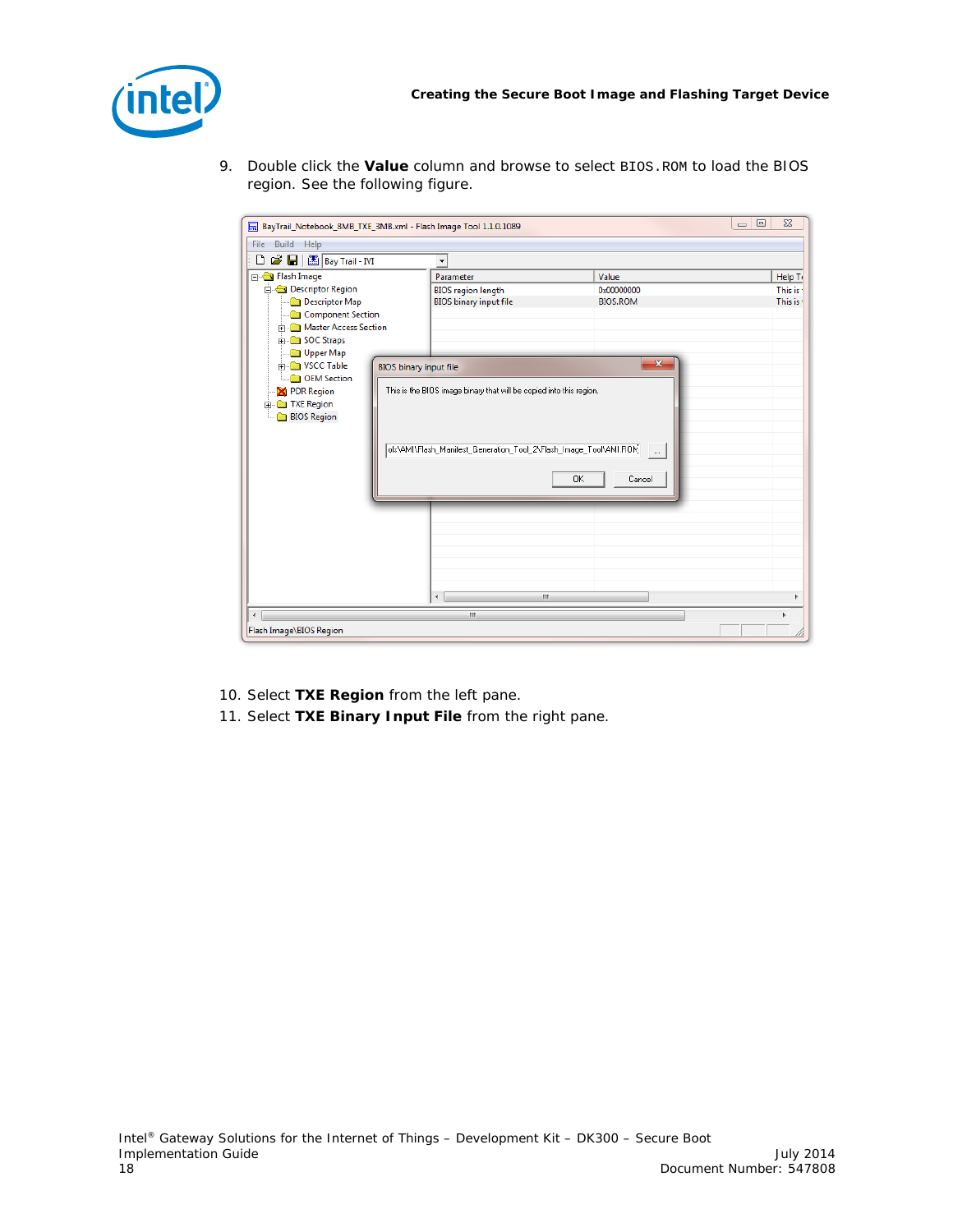

12. Double click the **Value** column and browse to select TXE\_Region\_3MB.bin. The Intel® Trusted Execution Engine region loads. See the following figure.

| $\Box$<br>$\qquad \qquad \Box$<br>RayTrail_Notebook_8MB_TXE_3MB.xml - Flash Image Tool 1.1.0.1089 |                                                                         |                         |  | $\Sigma$ |  |  |
|---------------------------------------------------------------------------------------------------|-------------------------------------------------------------------------|-------------------------|--|----------|--|--|
| Build Help<br>File                                                                                |                                                                         |                         |  |          |  |  |
| $\mathcal{L} \subseteq \Box$ Bay Trail - M<br>D                                                   | $\overline{\phantom{a}}$                                                |                         |  |          |  |  |
| <b>E</b> Flash Image                                                                              | Parameter                                                               | Value                   |  | Help To  |  |  |
| Descriptor Region                                                                                 | <b>TXE Binary Input File</b>                                            | TXE_Region_3MB.bin      |  | This is: |  |  |
| <b>Descriptor Map</b><br>Component Section                                                        |                                                                         |                         |  |          |  |  |
| <b>Fi</b> - <b>C</b> Master Access Section                                                        | <b>Major Version</b>                                                    | 1                       |  |          |  |  |
| SOC Straps                                                                                        | <b>Minor Version</b>                                                    | 0                       |  |          |  |  |
| <b>Deper Map</b>                                                                                  | <b>Hotfix Version</b>                                                   | 4                       |  |          |  |  |
| <b>NSCC Table</b><br><b>TXE Binary Input File</b>                                                 |                                                                         | $\overline{\mathbf{x}}$ |  |          |  |  |
| OEM Section<br>PDR Region                                                                         | This is the path to a binary file that will be used for the TXE region. |                         |  |          |  |  |
| $\frac{1}{2}$ TXE Region                                                                          |                                                                         |                         |  |          |  |  |
| <b>BIOS Region</b>                                                                                |                                                                         |                         |  |          |  |  |
|                                                                                                   |                                                                         |                         |  |          |  |  |
|                                                                                                   | sh_Manifest_Generation_Tool_2\Flash_Image_Tool\TXE_Region_3MB.bin       | $\cdots$                |  |          |  |  |
|                                                                                                   |                                                                         |                         |  |          |  |  |
|                                                                                                   | 0K                                                                      | Cancel                  |  |          |  |  |
|                                                                                                   |                                                                         |                         |  |          |  |  |
|                                                                                                   |                                                                         |                         |  |          |  |  |
|                                                                                                   |                                                                         |                         |  |          |  |  |
|                                                                                                   |                                                                         |                         |  |          |  |  |
|                                                                                                   |                                                                         |                         |  |          |  |  |
|                                                                                                   |                                                                         |                         |  |          |  |  |
|                                                                                                   | m                                                                       |                         |  |          |  |  |
|                                                                                                   | $\leftarrow$                                                            |                         |  | ۰        |  |  |
| $\overline{a}$<br>m<br>Þ                                                                          |                                                                         |                         |  |          |  |  |
| Flash Image\TXE Region                                                                            |                                                                         |                         |  |          |  |  |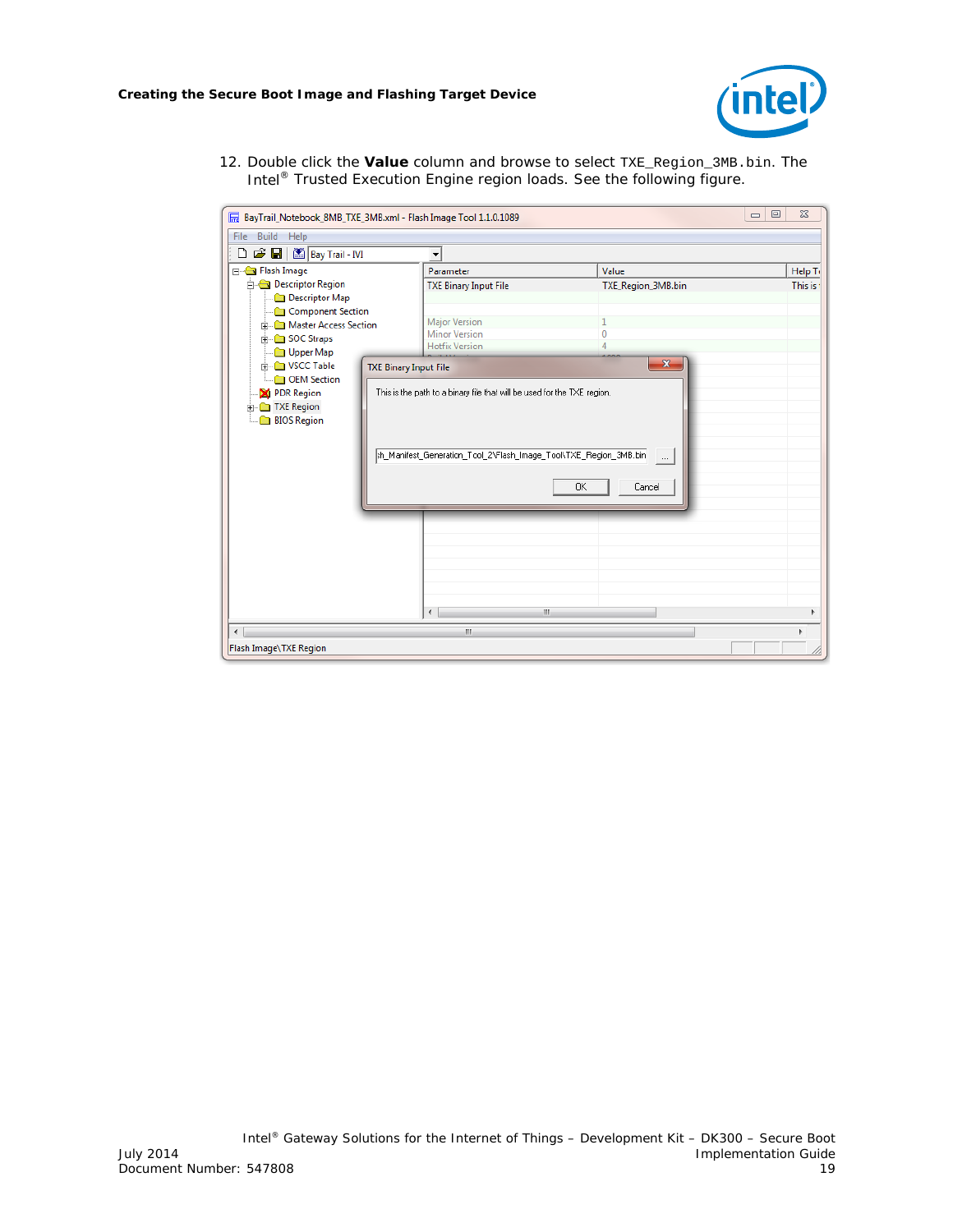

- 13. Optional: The following steps load the FPF configuration file for FPF mirroring. Use these steps only if FPF Mirroring will be used instead of HW FPF programming, such as in a non-production environment. If you are not using FPF Mirroring, skip to step 17.
- *Note:* In a production environment the FPF Mirroring Configuration File should not be included in the Stitching process.

Click the **+** next to **TXE Region** in the left pane and click the **+** next to **Configurations**. See the following figure.

| RayTrail_Notebook_8MB_TXE_3MB.xml - Flash Image Tool 1.1.0.1089 |                                               |                    | $\mathbf{x}$<br>$\Box$ e |  |  |
|-----------------------------------------------------------------|-----------------------------------------------|--------------------|--------------------------|--|--|
| File Build Help                                                 |                                               |                    |                          |  |  |
| <b>G</b> ■ 图 <sub>Bay</sub> Trail - M<br>D                      | $\overline{\phantom{a}}$                      |                    |                          |  |  |
| <b>El-Ca</b> Flash Image                                        | Parameter                                     | Value              | Help To                  |  |  |
| Descriptor Region                                               | <b>TXE Binary Input File</b>                  | TXE_Region_3MB.bin | This is:                 |  |  |
| Descriptor Map                                                  |                                               |                    |                          |  |  |
| Component Section                                               |                                               |                    |                          |  |  |
| Master Access Section                                           | <b>Major Version</b>                          | 1                  |                          |  |  |
| SOC Straps                                                      | <b>Minor Version</b><br><b>Hotfix Version</b> | $\theta$<br>4      |                          |  |  |
| Upper Map                                                       | <b>Build Version</b>                          | 1089               |                          |  |  |
| <b>En VSCC Table</b>                                            |                                               |                    |                          |  |  |
| <b>OEM Section</b>                                              |                                               |                    |                          |  |  |
| PDR Region                                                      |                                               |                    |                          |  |  |
| <b>E</b> TXE Region                                             |                                               |                    |                          |  |  |
| <b>Configuration</b>                                            |                                               |                    |                          |  |  |
| <b>TXE</b>                                                      |                                               |                    |                          |  |  |
| Features Supported                                              |                                               |                    |                          |  |  |
| Intel (R) NFC Capabilities                                      |                                               |                    |                          |  |  |
| Intel (R) Anti-Theft Technolo                                   |                                               |                    |                          |  |  |
| TXE Debug Event Service                                         |                                               |                    |                          |  |  |
| Setup and Configuration                                         |                                               |                    |                          |  |  |
| <b>BIOS</b> Region                                              |                                               |                    |                          |  |  |
|                                                                 |                                               |                    |                          |  |  |
|                                                                 |                                               |                    |                          |  |  |
|                                                                 |                                               |                    |                          |  |  |
|                                                                 |                                               |                    |                          |  |  |
|                                                                 |                                               |                    |                          |  |  |
|                                                                 |                                               |                    |                          |  |  |
| m.<br>k<br>∢                                                    | $\leftarrow$<br>m.                            |                    | þ                        |  |  |
| m.<br>٠                                                         |                                               |                    |                          |  |  |
|                                                                 |                                               |                    |                          |  |  |
| Flash Image\TXE Region                                          |                                               |                    |                          |  |  |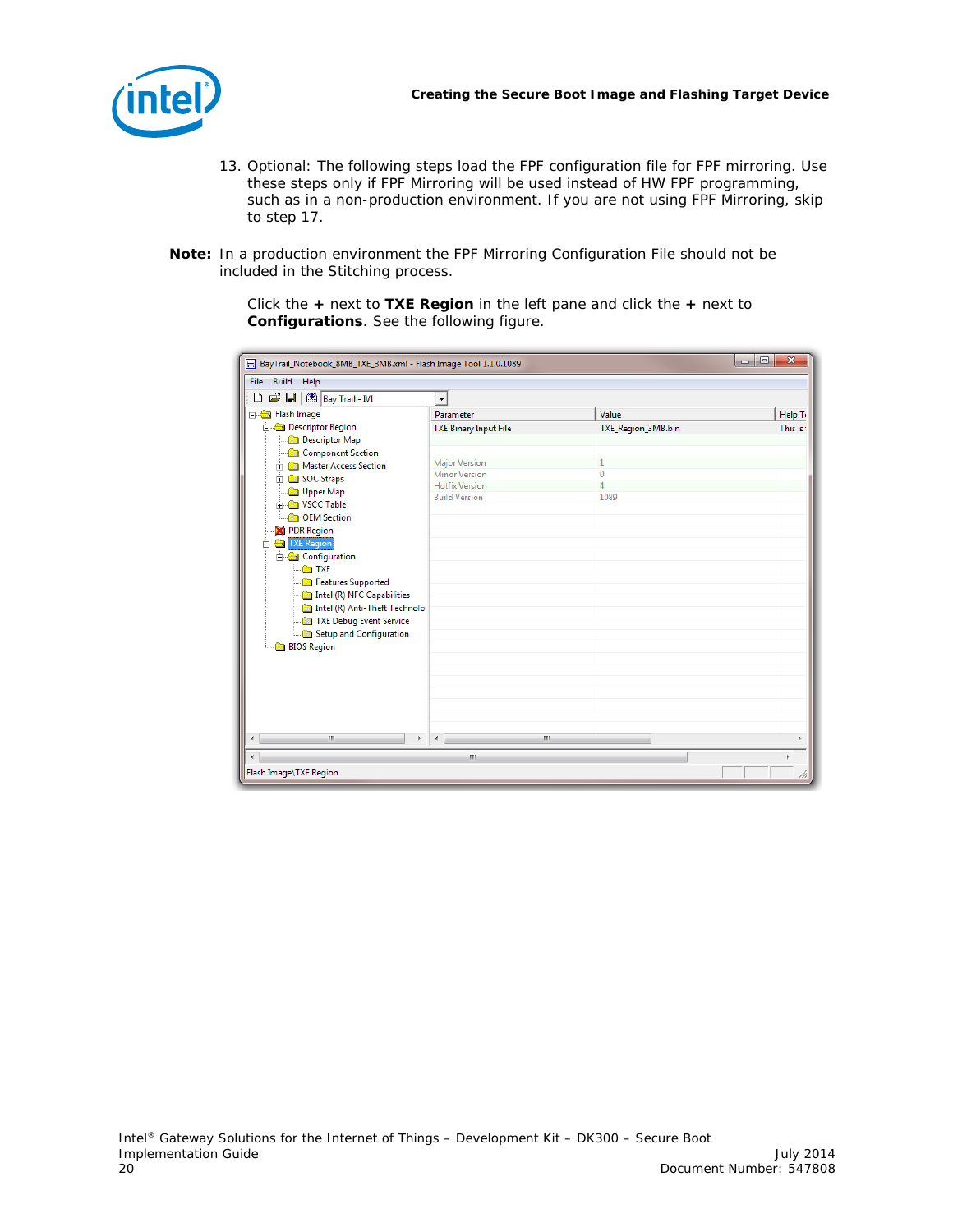

- 14. Select **TXE** from the left pane.
- 15. Select **FPF Mirroring File** from the right pane.
- 16. Double click the **Value** column and browse to select FpfMirrorNvarValues.txt. See the following figure.

| Build<br><b>File</b><br>Help                                                                                                                                                                                                                                                                                                                                                                                                                                                                                                                                                                                                                                                                                                              |                                                            |  |  |  |  |
|-------------------------------------------------------------------------------------------------------------------------------------------------------------------------------------------------------------------------------------------------------------------------------------------------------------------------------------------------------------------------------------------------------------------------------------------------------------------------------------------------------------------------------------------------------------------------------------------------------------------------------------------------------------------------------------------------------------------------------------------|------------------------------------------------------------|--|--|--|--|
| cэп<br>Bay Trail - MI<br>$\blacktriangledown$                                                                                                                                                                                                                                                                                                                                                                                                                                                                                                                                                                                                                                                                                             |                                                            |  |  |  |  |
| <b>Elash Image</b><br>Value<br>Parameter                                                                                                                                                                                                                                                                                                                                                                                                                                                                                                                                                                                                                                                                                                  | Help To                                                    |  |  |  |  |
| <b>Descriptor Region</b><br>FW Update OEM ID<br>00000000-0000-0000-0000-000000000000<br><b>Descriptor Map</b><br>Host TXE Region Flash Protection Override true<br>0x00000000<br>OEM Tag<br><b>Component Section</b><br><b>Hide FW Update Control</b><br>false<br><b>En Master Access Section</b><br>FpfMirrorNvarValues.txt<br><b>FPF Mirroring File</b><br>SOC Straps                                                                                                                                                                                                                                                                                                                                                                   | <b>Enter U</b><br>Set this<br>An OEM<br>Setting<br>Enter a |  |  |  |  |
| <b>CEK Configuration</b><br><b>Deper Map</b><br>х<br><b>En VSCC Table</b><br><b>FPF Mirroring File</b>                                                                                                                                                                                                                                                                                                                                                                                                                                                                                                                                                                                                                                    | Binary                                                     |  |  |  |  |
| <b>Company</b> OEM Section<br>Enter a path to the FPF mirroring file. Note: This option will create a FPF<br><b>X</b> PDR Region<br>configuration for TXE Firmware to emulate fuse configuration for testing purpose.<br><b>Extra TXE Region</b><br>This option will not program real fuses. Fuse values programmed here will not be<br><b>Configuration</b><br>used once manufacturing is closed. Real fuses should be programmed using Flash<br>Programming Tool before closing manufacturing.<br><b>TXE</b><br><b>Reatures Support</b><br>1. Manifest_Generation_Tool_2\Flash_Image_Tool\FpfMirrorNvarValues.tx;<br>Intel (R) NFC C<br>Intel (R) Anti-T<br><b>OK</b><br>Cancel<br>TXE Debug Eve<br>Setup and Con<br><b>BIOS Region</b> |                                                            |  |  |  |  |
| $\overline{\phantom{a}}$<br>m.<br>m.<br>$\overline{a}$<br>$\overline{ }$                                                                                                                                                                                                                                                                                                                                                                                                                                                                                                                                                                                                                                                                  |                                                            |  |  |  |  |
| $\overline{\phantom{a}}$<br>m.<br>Flash Image\TXE Region\Configuration\TXE                                                                                                                                                                                                                                                                                                                                                                                                                                                                                                                                                                                                                                                                |                                                            |  |  |  |  |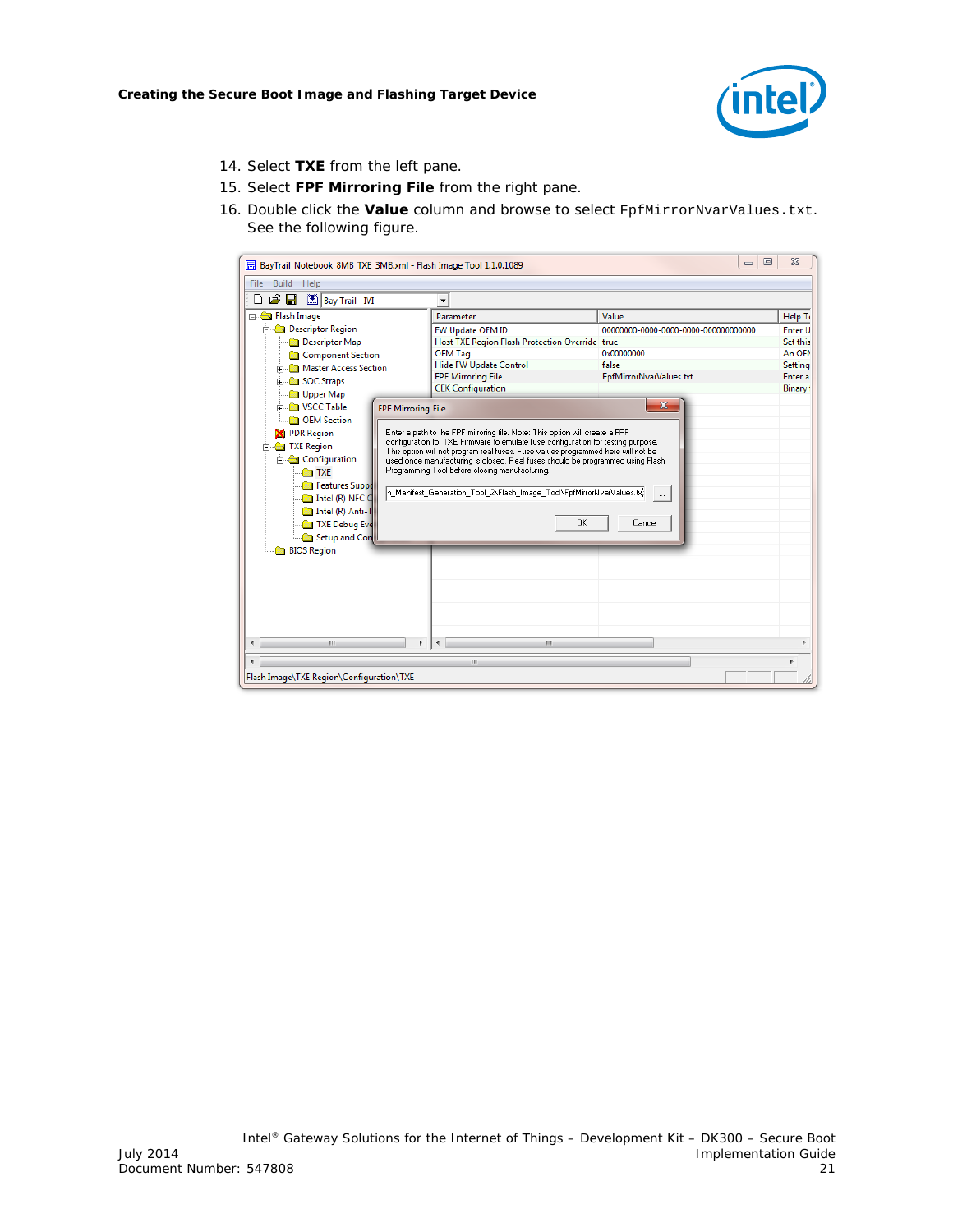

17. To complete the stitching process, build the binary image. Click **Build** -> **Build Image**. See the following figure.

|                                                       |                          | BayTrail_Notebook_8MB_TXE_3MB.xml - Flash Image Tool 1.1.0.1089                                                                                                                                                                                                                                                                                                                                                                     |                                                                                                                                                                                             | $\Box$                                                                                          | $\overline{\mathbf{x}}$                                                                       |
|-------------------------------------------------------|--------------------------|-------------------------------------------------------------------------------------------------------------------------------------------------------------------------------------------------------------------------------------------------------------------------------------------------------------------------------------------------------------------------------------------------------------------------------------|---------------------------------------------------------------------------------------------------------------------------------------------------------------------------------------------|-------------------------------------------------------------------------------------------------|-----------------------------------------------------------------------------------------------|
|                                                       | File Build               | Help                                                                                                                                                                                                                                                                                                                                                                                                                                |                                                                                                                                                                                             |                                                                                                 |                                                                                               |
| <b>Build Image</b>                                    | F5                       | Bay Trail - M                                                                                                                                                                                                                                                                                                                                                                                                                       | ۰                                                                                                                                                                                           |                                                                                                 |                                                                                               |
| <b>Environment Variables</b><br><b>Build Settings</b> | o                        | Image<br><b>Iscriptor Region</b><br><b>Descriptor Map</b><br>Component Section<br>Master Access Section<br>SOC Straps<br>Upper Map<br><b>File</b> VSCC Table<br><b>Company</b> OEM Section<br>PDR Region<br><b>Extra TXE Region</b><br>Configuration<br><b>TXE</b><br>Features Supported<br>Intel (R) NFC Capabilities<br>Intel (R) Anti-Theft Technolo<br>TXE Debug Event Service<br>Setup and Configuration<br><b>BIOS Region</b> | Parameter<br>FW Update OEM ID<br>Host TXE Region Flash Protection Override true<br><b>OEM Tag</b><br><b>Hide FW Update Control</b><br><b>FPF Mirroring File</b><br><b>CEK Configuration</b> | Value<br>00000000-0000-0000-0000-000000000000<br>0x00000000<br>false<br>FpfMirrorNvarValues.txt | Help To<br><b>Enter U</b><br>Set this<br>An OEM<br><b>Setting</b><br>Enter a<br><b>Binary</b> |
|                                                       | $\overline{\phantom{a}}$ | m.<br>$\overline{a}$                                                                                                                                                                                                                                                                                                                                                                                                                | $\overline{A}$<br>m.                                                                                                                                                                        |                                                                                                 | k                                                                                             |
|                                                       |                          |                                                                                                                                                                                                                                                                                                                                                                                                                                     | m.                                                                                                                                                                                          |                                                                                                 |                                                                                               |
|                                                       |                          | Flash Image\TXE Region\Configuration\TXE                                                                                                                                                                                                                                                                                                                                                                                            |                                                                                                                                                                                             |                                                                                                 |                                                                                               |

<span id="page-21-0"></span>This produces the 8M SPI binary image (outimage.bin) to flash onto the Target Device.

### **3.2.3 Flashing the SPI Image on the Target Device Using UEFI shell**

The UEFI shell can be programmed using the UEFI shell or dediprog. This section uses the UEFI shell. This process requires a working BIOS on the Target Device. If the Target Device does not have a working BIOS, see Section [3.2.4,](#page-24-0) [Flashing the SPI](#page-24-0)  [Image onto the Target Device using dediprog.](#page-24-0)

- **Note:** Upon completing the following step, all contents of the USB flash drive will be deleted. Back up any necessary content before proceeding.
	- 1. Use the following command with a 1 GB or larger USB flash drive:

sudo mkdosfs -n 'bios' -I /dev/sd?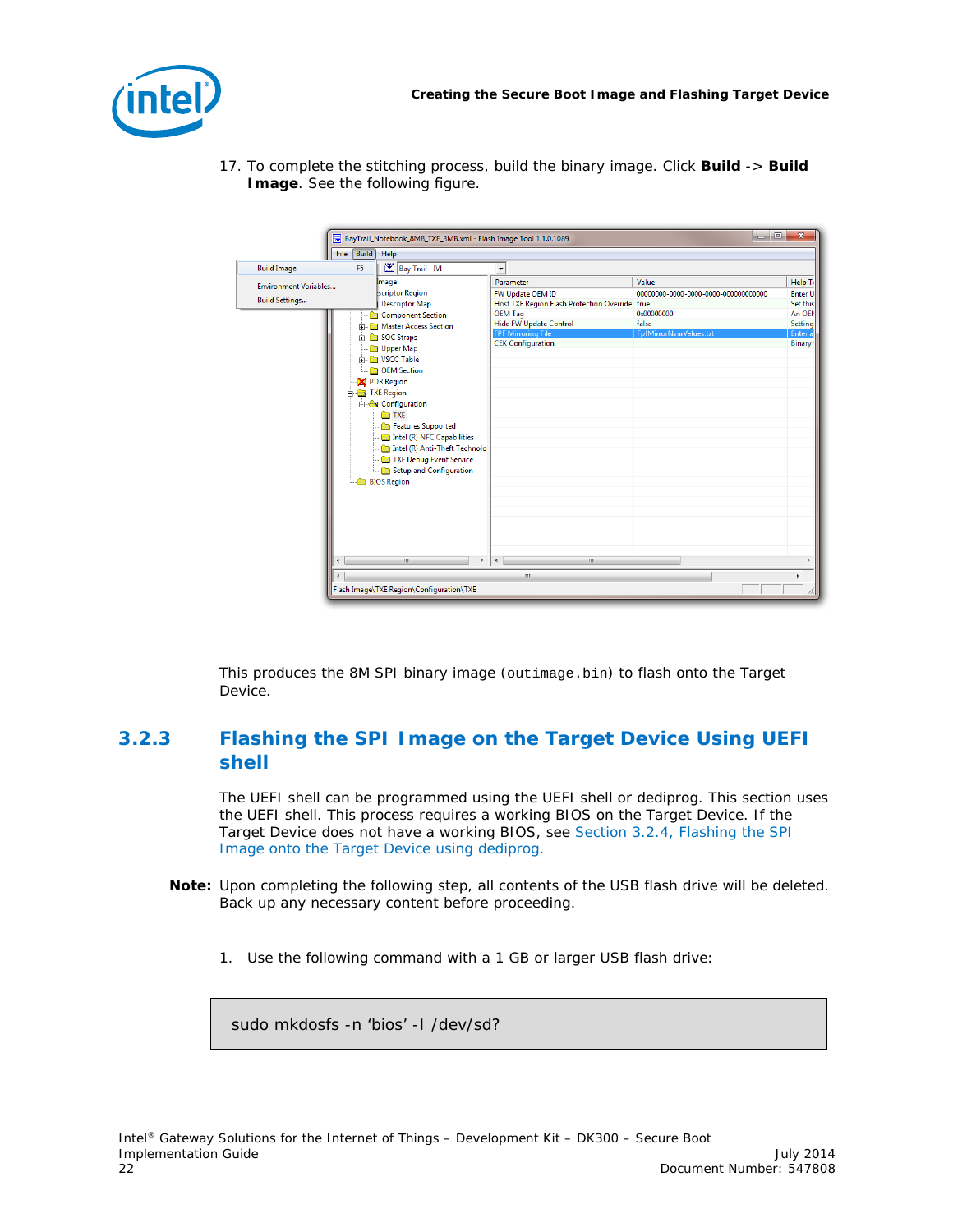

2. Remove and reinsert the USB flash drive. It will mount automatically into /media/bios. Use the following command to confirm the mount point:

### mount

In the example shown below, /dev/sdc is mounted on /media/bios. See the text circled in red.



- 3. Use the command below to copy the following files from the Host System to the USB flash drive:
	- fparts.txt
	- fpt64.efi
	- outimage.bin

cp fp\* outimage.bin /media/bios

- 4. Unmount the USB flash drive.
- 5. Plug the USB flash drive into the Target Device.
- 6. Power on the Target Device and immediately press the DEL key to load the BIOS Setup screen.
- 7. Under the **Boot** tab, select **UEFI** for **Boot Option #1** as shown in the following figure.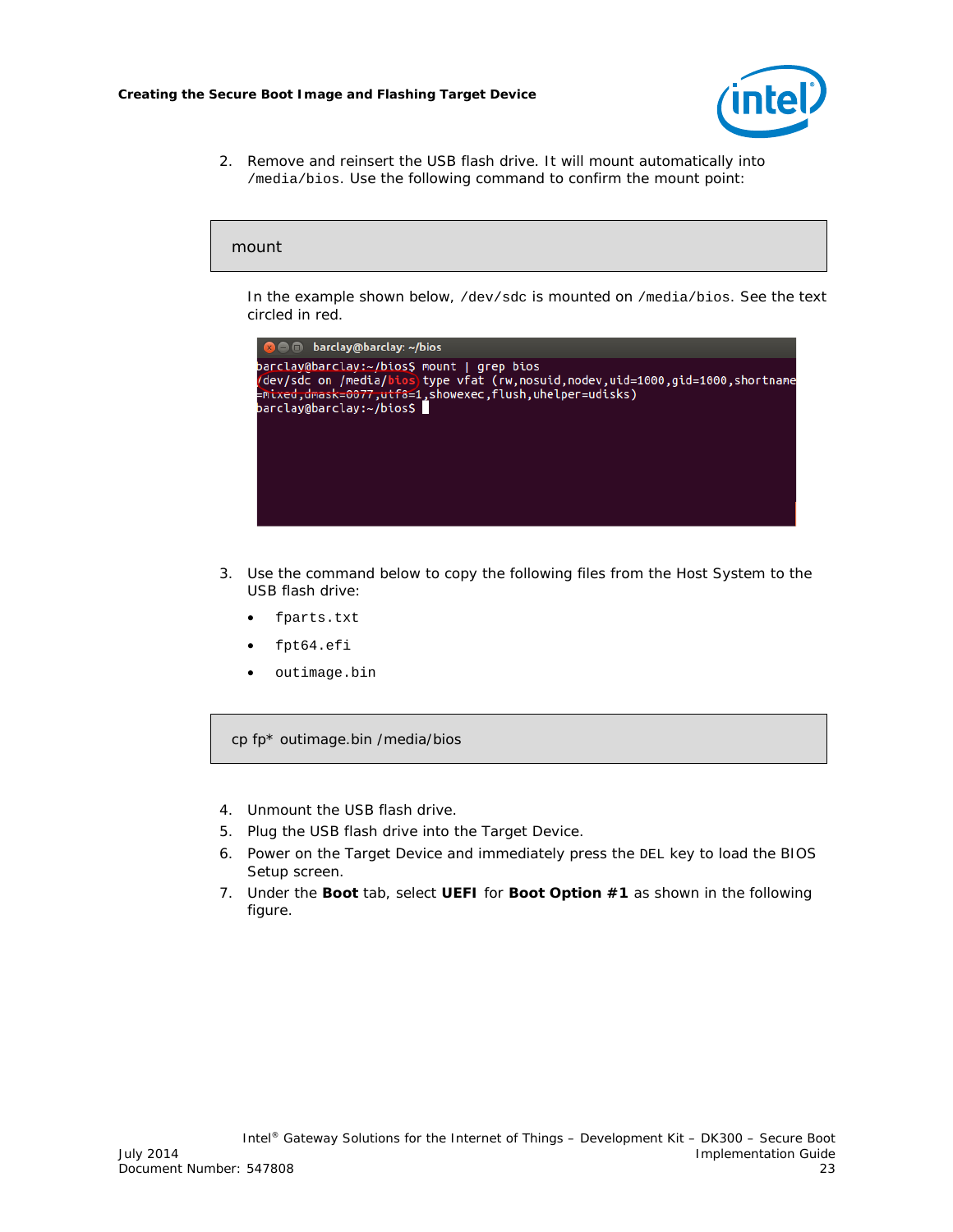



| Main Advanced Chipset Security Boot Save & Exit                                                                  | Aptio Setup Utility - Copyright (C) 2013 American M                                                                      |
|------------------------------------------------------------------------------------------------------------------|--------------------------------------------------------------------------------------------------------------------------|
| Boot Configuration<br>Setup Prompt Timeout<br>Bootup NumLock State                                               | <b>TOn1</b>                                                                                                              |
| Quiet Boot<br>Fast Boot                                                                                          | [Disabled]<br>[Disabled]                                                                                                 |
| Boot Option Priorities<br>Boot Option #1<br>Boot Option #2<br>Boot Option #3<br>Boot Option #4<br>Boot Option #5 | UEFI: Built-in EFI<br>[ Patriot Memory PMAP]<br>[UEFI OS (P1: PLEXTO]<br>[UEFI: Patriot Memo]<br>[Disabled in BBS Order] |
| Hard Drive BBS Priorities<br>Floppy Drive BBS Priorities                                                         |                                                                                                                          |

- 8. Press the right arrow key to select **Save and Exit**. The Target Device will boot into EFI.
- 9. At the EFI prompt, enter the fp0 partition on the USB flash drive and then confirm the BIOS files are present (fparts.txt, fpt64.efi, outimage.bin). Use the following commands:

| fp0:      |  |  |  |
|-----------|--|--|--|
| <b>IS</b> |  |  |  |

*Note:* Do not continue before confirming you are in the location with the necessary files. If necessary, change to the fp1 partition and look again for the files. To change to the fp1 partition to look again, use the commands:

fp1: ls

10. Complete the BIOS upgrade with the following command. Watch for errors.

fpt64.efi -F outimage.bin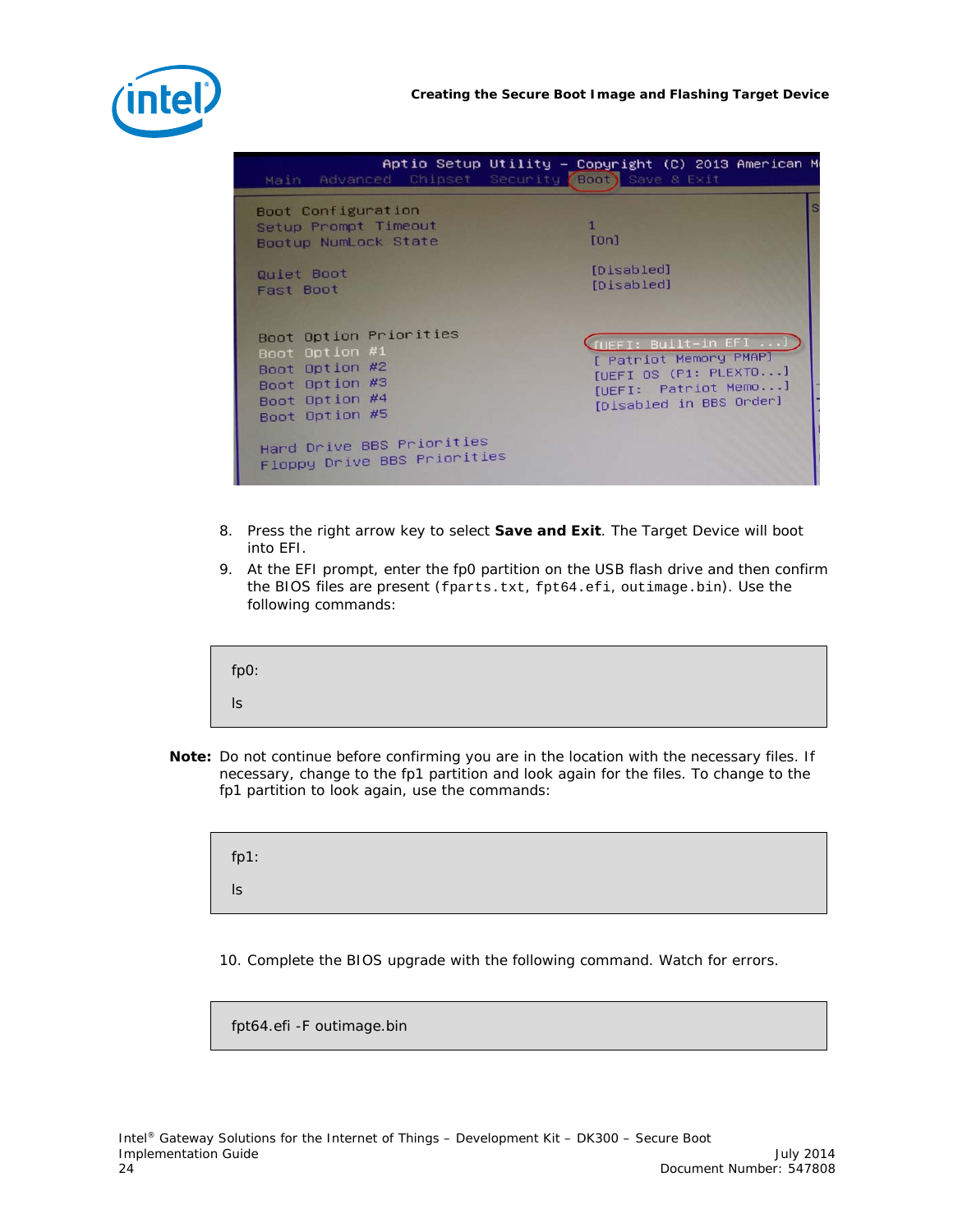

## **3.2.4 Flashing the SPI Image onto the Target Device Using Dediprog**

<span id="page-24-0"></span>*Note:* If you successfully flashed the SPI Image onto the Target Device using the UEFI shell, disregard this section.

The next steps guide you through flashing the SPI image using dediprog if your original BIOS is not functioning and you cannot access the UEFI shell.

- 1. Connect the Dediprog SF100 programmer to the USB port of your Host System.
- 2. Connect the 8-pin header to the Target Device.
- 3. Execute DediProg Engineering software.
- 4. Click **File** and browse to select outimage.bin. See the following figure.

| DediProg Software SF6.0.4.29<br>File View Help                                                                                                                                                                                                                                                                             |                                                                                                                                                                                            |                                          |                                                                                                                                                                                                                                                                                       | $\Box$ |
|----------------------------------------------------------------------------------------------------------------------------------------------------------------------------------------------------------------------------------------------------------------------------------------------------------------------------|--------------------------------------------------------------------------------------------------------------------------------------------------------------------------------------------|------------------------------------------|---------------------------------------------------------------------------------------------------------------------------------------------------------------------------------------------------------------------------------------------------------------------------------------|--------|
| $\bullet$<br>File<br><b>Blank</b><br><b>Erase</b><br>Prog<br>Detect<br>Currently working on:                                                                                                                                                                                                                               | $\circ$<br>Batch<br>Edit<br>Verify<br>Application Memory Chip 1 Application Memory Chip 2 Update Stand Alone Project                                                                       | Config Load Pri Save Pri<br>Pri          |                                                                                                                                                                                                                                                                                       |        |
| @ Region 1<br>Region 2<br>Currently working region:<br>(i) 2014-Apr-04 10:48:58: Welcome to DediProg SF6.0.4.29<br>(i) 2014-Apr-04 10:48:58: Start logging<br>(i) 2014-Apr-04 10:48:58: Checking Windows version<br>2014-Apr-04 10:48:58: Windows version: Windows 7<br>(i) 2014-Apr-04 10:48:58: Checking USB connnection | Region 3<br>Region 4                                                                                                                                                                       | Region 5                                 | <u>p</u><br>Powered by                                                                                                                                                                                                                                                                |        |
| 2014-Apr-04 10:48:58: USB OK.<br>(i) 2014-Apr-04 10:49:00: 1.612s elapsed to id<br>2014-Apr-04 10:49:00: Warning: device unr                                                                                                                                                                                               | <b>Load File</b><br>File Path: C:\UEFI_tools\AMI\Flash_Manifest_Generation_Tool_2\Flash_Image_ ><br>Program as<br>Data Format:<br>C Raw Binary<br>Truncate file to fit in the target area. | <b>O</b> Intel Hex<br>Motorola S19<br>OK | Windows System Info<br>Windows 7<br>$\mathbf{x}$<br>Find<br>SF100<br>4.1.1<br>3.5V / OFF<br>Not Applicable<br><b>ROM</b><br>12 MHz<br>Single IO<br>Cancel                                                                                                                             |        |
|                                                                                                                                                                                                                                                                                                                            |                                                                                                                                                                                            |                                          | JEDEC ID:<br>File Info<br>Name:<br>Size:<br><b>Checksum</b> (File size):<br><b>Checksum(Chip size):</b><br><b>CRC32 Checksum(file size):</b><br><b>CRC32 Checksum(chip size):</b><br><b>Batch Config setting</b><br>۰<br>Full Chip update<br>Partial Update and<br>starting from:0x00 |        |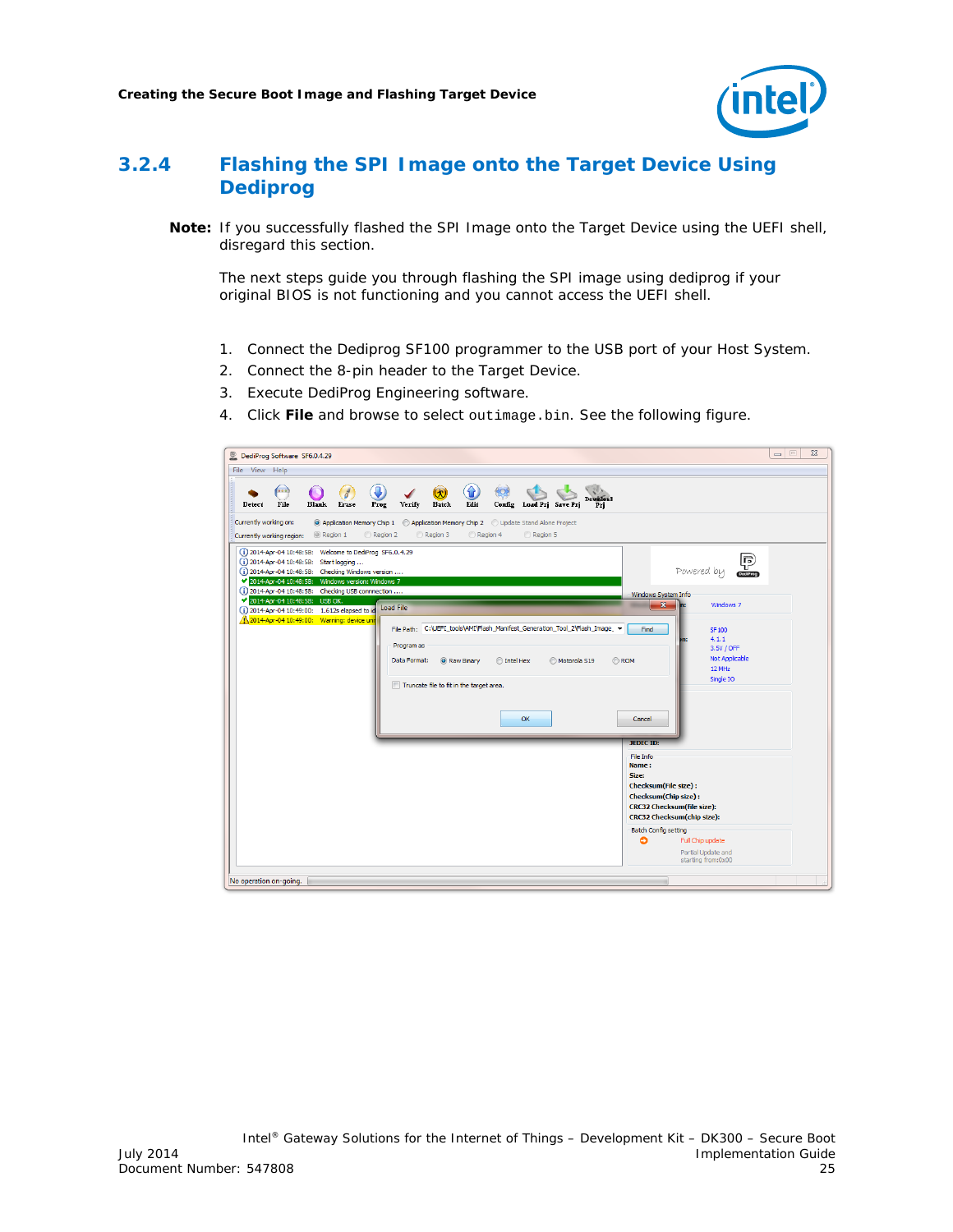

- 5. Click **Batch** to begin programming to the SPI.
- 6. Once programming is done, click **Verify** to verify the checksum of the written image in SPI and in the file buffer.
- 7. If checksum verification is ok then disconnect the Dediprog programmer header from the Target Device.
- 8. Power up the Target Device.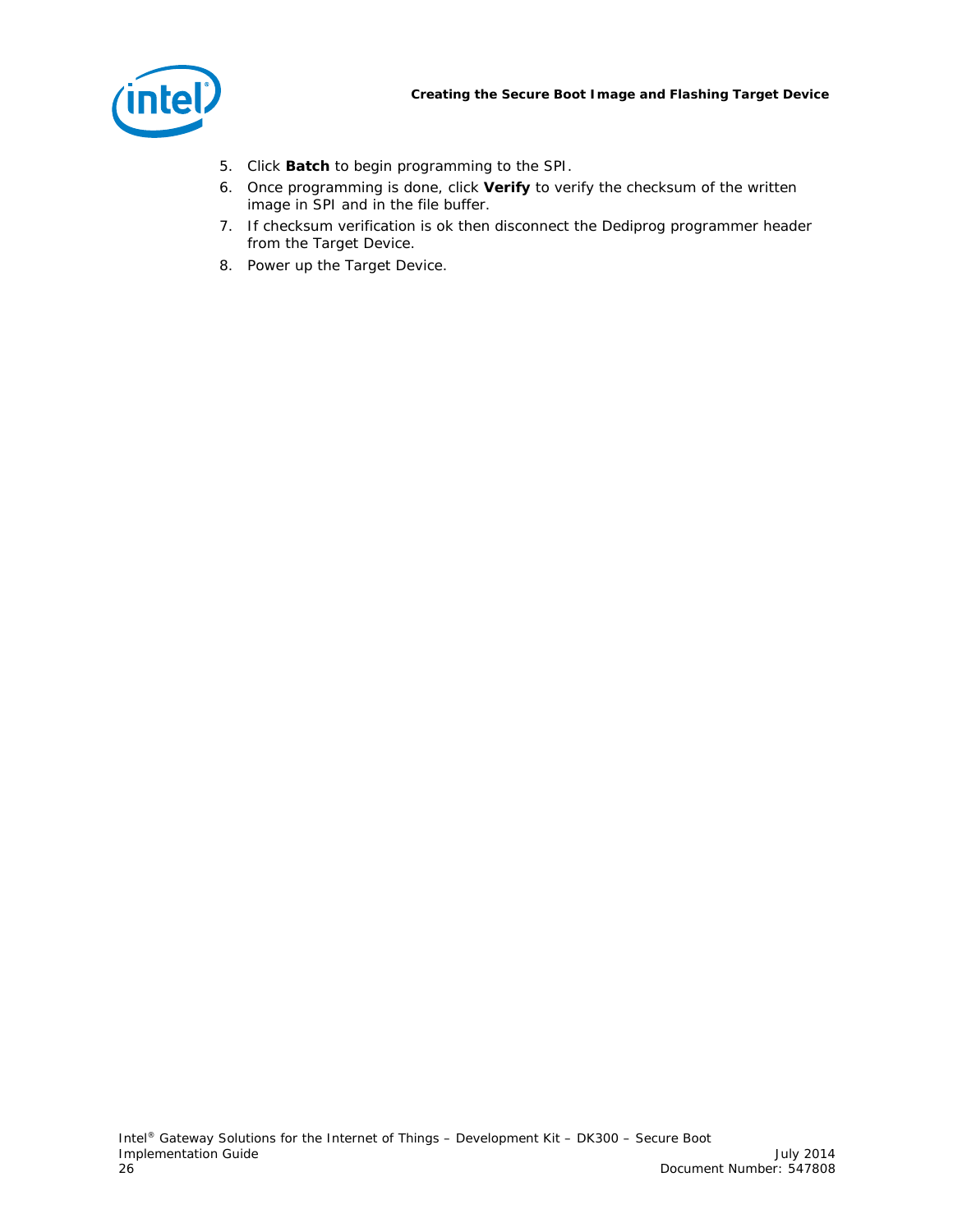

# <span id="page-26-0"></span>*4 Programming the Field Programmable Fuses (FPF)*

*Warning:* The process in this section is irreversible and can be completed only one time. Errors will render the Target Device permanently inoperable. Proceed with caution.

1. Boot the Target Device to the EFI shell.

*Warning:* Upon completing the following step, all contents of the USB flash drive will be deleted. Back up any necessary content before proceeding.

- 2. Use FAT32 format to prepare a USB flash drive.
- 3. Copy \Intel\_Tools\Flash\_Programming\_Tool to the USB flash drive.
- 4. Insert the USB flash drive into the Target Device.
- 5. Map the USB flash drive to the EFI Shell. Use the following command:

map -r

- 6. Change the path to the USB flash drive (for example: Shell>fs0: )
- 7. Change to the EFI directory. Use the following command:

*Note:* In the following command, replace EFI with EFI32 if this is a 32-bit shell.

cd \Intel\_Tools\Flash\_Programming\_Tool\EFI

8. Read the default values in FPF. Use the following commands:

fpt64.efi -READFPF OEM\_KEY\_HASH\_1 fpt64.efi -READFPF SECURE\_BOOT\_EN fpt64.efi -READFPF Global\_Valid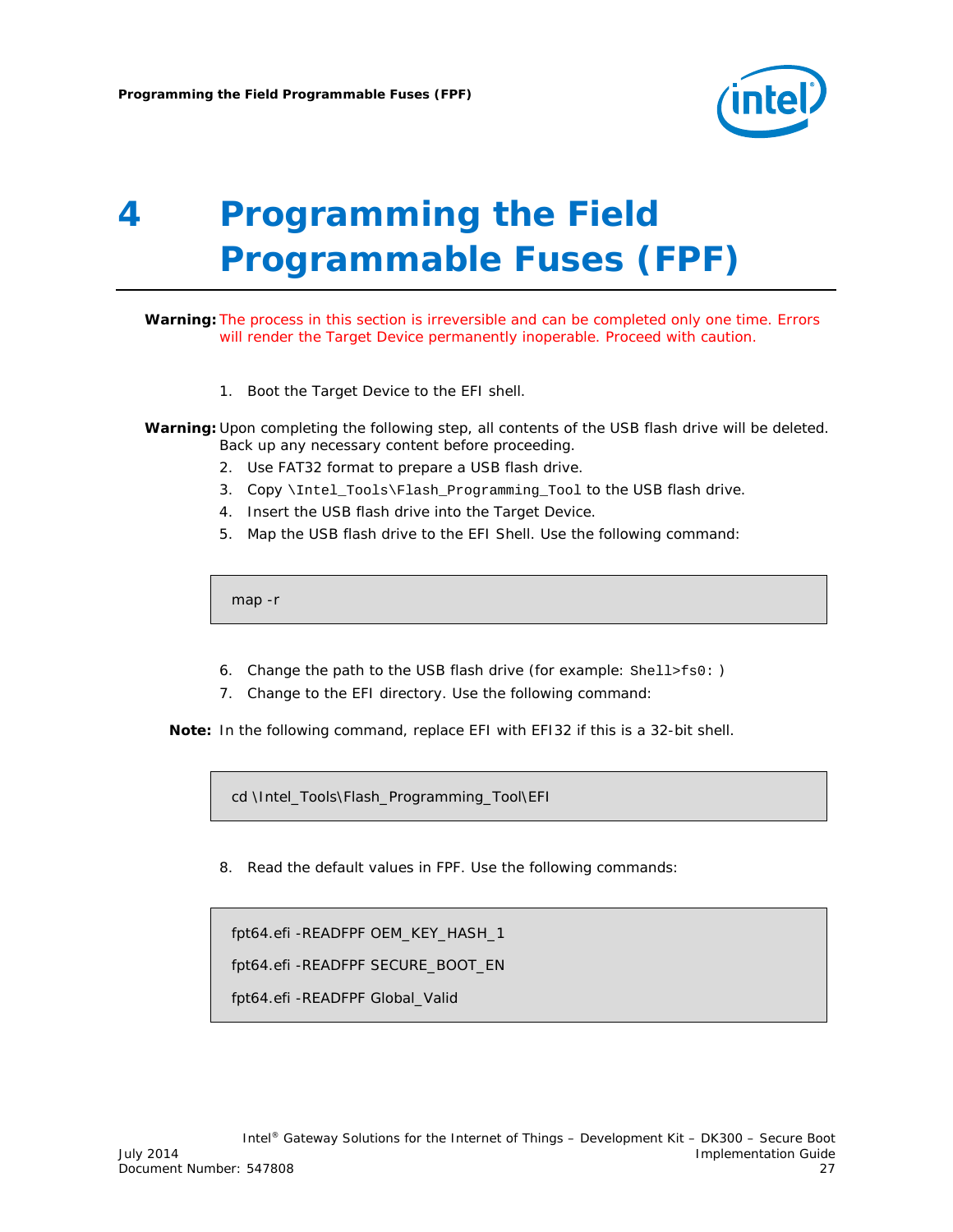

- 9. Program and Read back the OEM KEY HASH values. Use the following command.
- *Note:* In the command below, replace <OEM hash value> with the actual hash value. For example: fpt64.efi -WRITEFPF OEM\_KEY\_HASH\_1 -v 0x2D8CE4A658C6A45D2B64C7FB3D73A31893EB58274BB383274BBAFDD355E55016
- *Warning:* Do not use the sample value in the following programming command, You must use your actual hash value.

fpt64.efi -WRITEFPF OEM\_KEY\_HASH\_1 -v <OEM hash value>

fpt64.efi -READFPF OEM\_KEY\_HASH\_1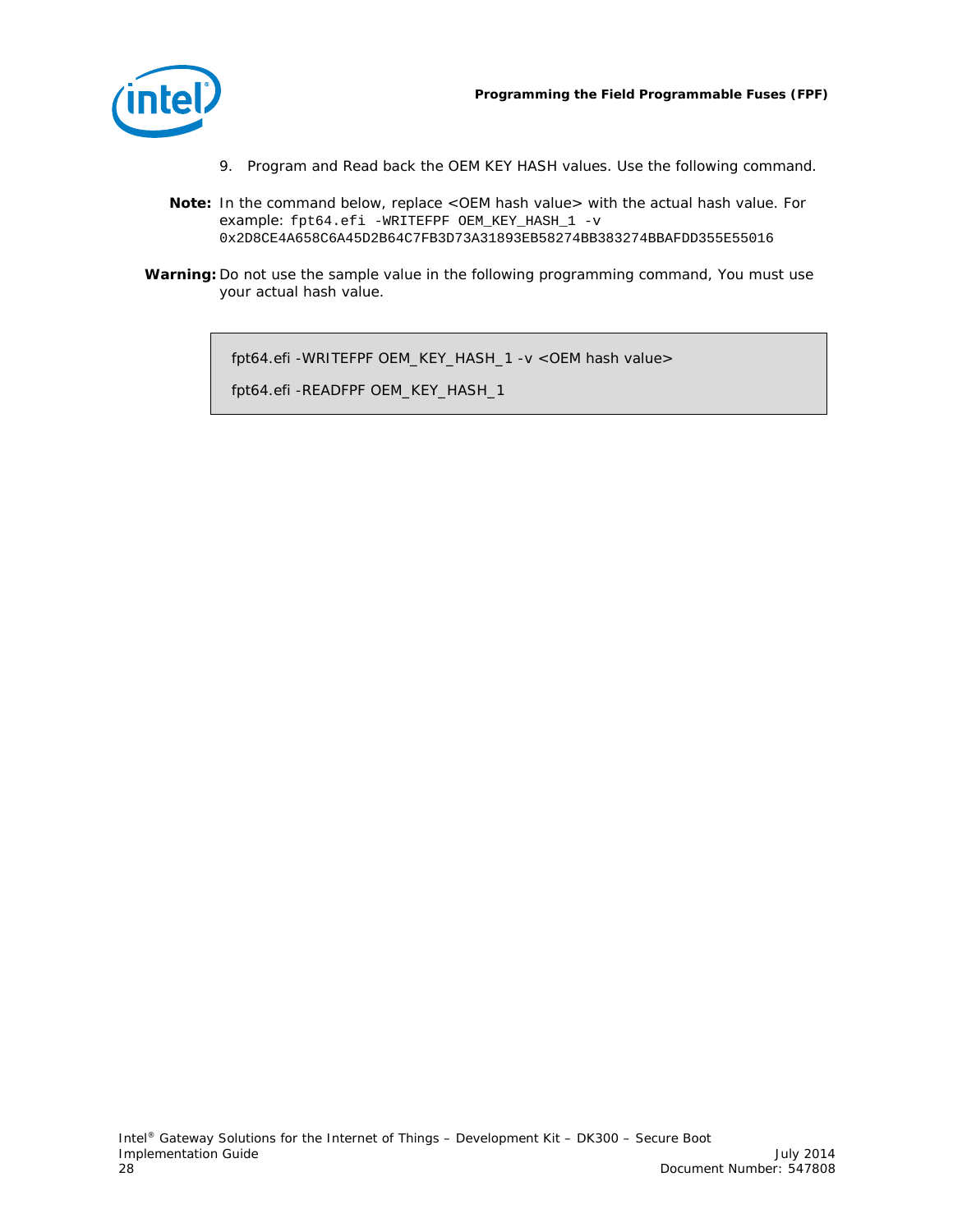

# <span id="page-28-0"></span>*5 Implementing UEFI Secure Boot (Stage 3)*

UEFI Secure Boot is the technology name used by the UEFI Forum to describe UEFI verification of UEFI applications. Any reference here to UEFI Secure Boot is referring to the process of the UEFI Stage 2 verification of the grub.efi, a UEFI application. UEFI Secure Boot is used to verify the authenticity of the grub.efi boot loader. Once grub.efi has been authenticated, grub.efi verifies the authenticity of the kernel.

**Note:** This section assumes you have completed the build of your Wind River<sup>®</sup> Intelligent Device Platform runtime image. The build process creates the files listed below. For more information on the build process, see the *Wind River Intelligent Device Platform Programmer's Guide XT 2.0.*

| <b>Name</b>                                                          | <b>Description</b>                                      | Location                                              |
|----------------------------------------------------------------------|---------------------------------------------------------|-------------------------------------------------------|
| bzImage-intel-atom-<br>baytrail.bin                                  | Kernel image file                                       | \$Projdir/export/image/                               |
| bzImage-initramfs-intel-<br>atom-baytrail.bin                        | Kernel image file with<br>initramfs                     | \$Projdir/export/image/                               |
| grub.efi                                                             | Bootloader image file                                   | \$Projdir/build/grub-efi-0.97-<br>r4/image/boot/grub/ |
| grub.conf                                                            | Bootloader configure file                               | \$Projdir/build/grub-efi-0.97-<br>r4/image/boot/grub/ |
| wrlinux-image-glibc-idp-<br>intel-atom-baytrail.tar.bz2              | <b>IDP Root File System</b><br>tar ball                 | \$Projdir/export/image/                               |
| wrlinux-image-glibc-idp-<br>intel-atom-baytrail-dist-<br>srm.tar.bz2 | <b>IDP Root File System</b><br>signed by SST tar ball   | \$Projdir/export/image/                               |
| wrlinux-image-glibc-idp-<br>intel-atom-baytrail.ext3                 | <b>IDP Root File System</b><br>block file               | \$Projdir/export/image/                               |
| wrlinux-image-glibc-idp-<br>intel-atom-baytrail-<br>srm.ext3         | <b>IDP Root File System</b><br>signed by SST block file | \$Projdir/export/image/                               |

#### <span id="page-28-1"></span>**Table 8. Intelligent Device Platform Runtime Image Files**

The tools listed below are required for the UEFI Secure Boot implementation process.

#### <span id="page-28-2"></span>**Table 9. Software Tools Required for UEFI Secure Boot**

| Tool       | <b>Operation</b><br><b>System</b> | <b>Provided by</b> | <b>Description</b>                                    |
|------------|-----------------------------------|--------------------|-------------------------------------------------------|
| <b>SST</b> | Wind River<br>Linux               | Wind River IDP     | Signing tool for grub.efi, kernel,<br>RootFS and RPM. |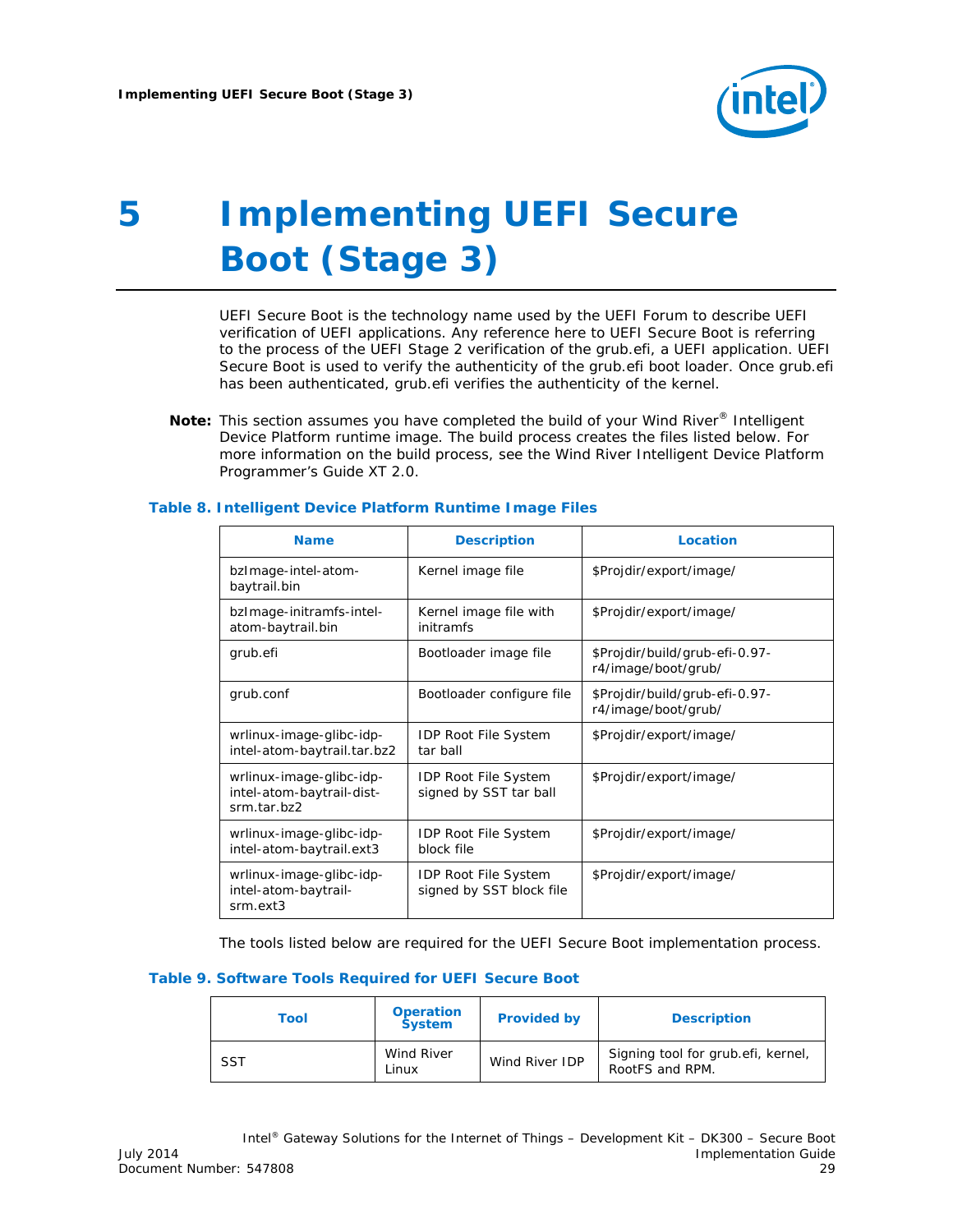

# **5.1 Creating Owner Public and Private Keys**

<span id="page-29-0"></span>This section guides you through creating the necessary chain of certificates and keys. The root of this chain is an RSA pair called Owner-Cert and Owner-Private. The Owner can bring a private key and use SST to generate a new public cert, based on the existing private key.

The following table provides a description of the SST options.

| <b>Option</b> | <b>Description</b>                                                                | <b>Current Value</b> | <b>Default Value</b>                     |
|---------------|-----------------------------------------------------------------------------------|----------------------|------------------------------------------|
| verbose       | Open or close the signing<br>trace. Value can be yes or no.                       | no                   | no                                       |
| name          | User defined name for the role.                                                   | ownerE               | Name of the role                         |
| output-dir    | The output directory where<br>you can find your private key<br>and CA certificate | ./outputE            | <b>SST</b> current<br>directory $($ ".") |
| machine       | Target architecture.                                                              | intel atom baytrail  | intel atom                               |
| role          | Trust role in SRM. Can only be<br>vendor or owner.                                | owner                | N/A                                      |

### <span id="page-29-1"></span>**Table 10. Intelligent Device Platform Runtime Image Files**

1. The following example shows the generation of the Owner x509v3 certificate and private key. Use the table above to modify and execute the following command:

./SST create-key --role=owner --machine=intel\_atom\_baytrail --name=ownerE \ --output-dir=./outputE

The following two files are placed in the directory ./outputE:

- ownerE-cert.pem
- ownerE-private.pem
- 2. If the Owner has a private key, then generate the Owner certificate with the following command:

*Note:* In the following command owner-key.pem is the existing private key.

./SST create-key --role=owner --machine=intel\_atom\_baytrail --name=ownerE - output-dir=./outputE --priv-key=owner-key.pem

The resulting Owner certificate is placed in the directory ./outputE directory as ownerE-cert.pem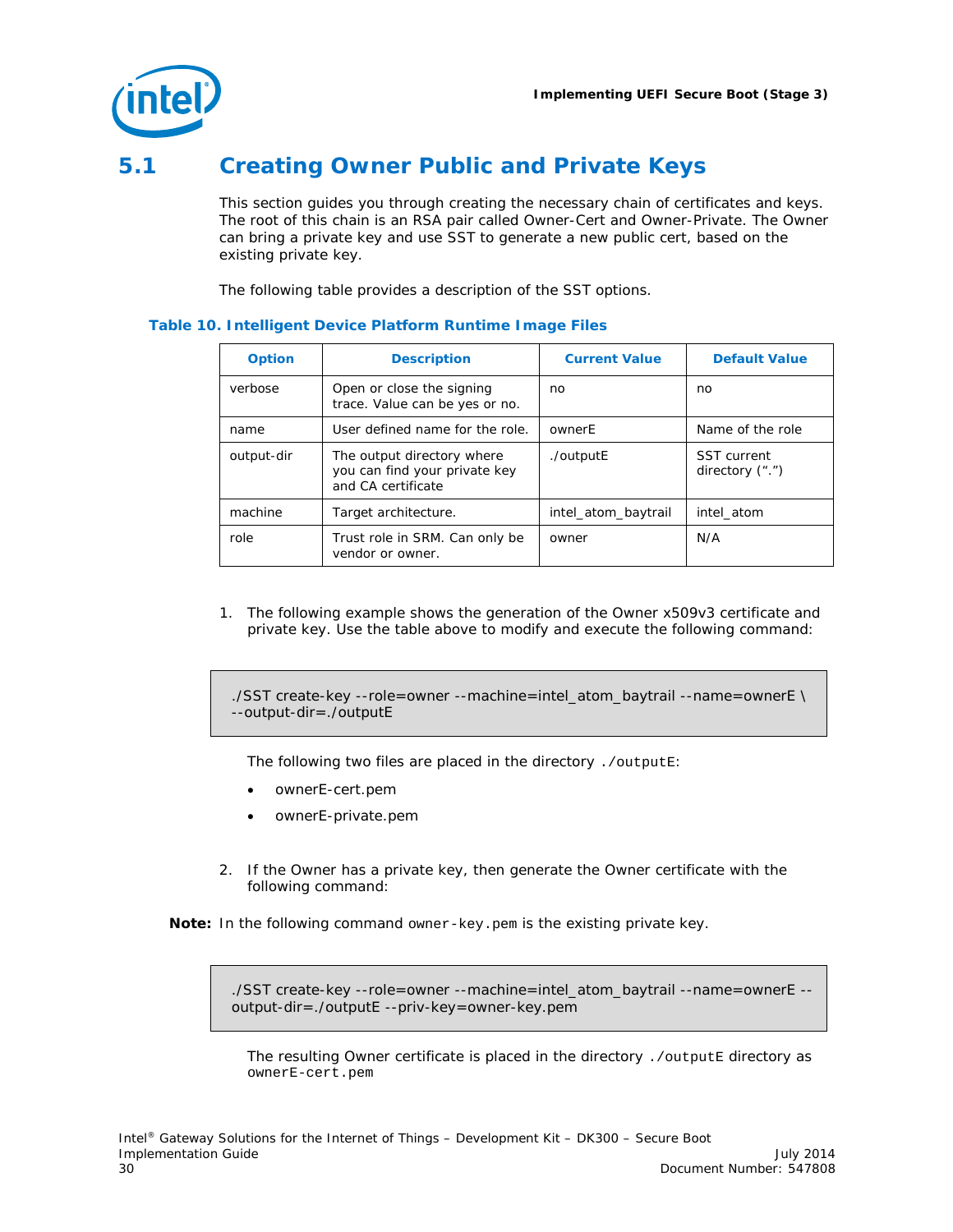

## **5.2 Creating Vendor Public and Private Keys**

<span id="page-30-0"></span>The Vendor is an authorized entity by the Owner. This section guides you through the required steps of creating a Vendor RSA key pair that is signed by the Owner's private key. The Vendor can provide a private key and use SST to generate a new public cert based on the existing private key.

The following table provides a description of the SST options.

| <b>Option</b>   | <b>Description</b>                                                                | <b>Current Value</b> | <b>Default Value</b>                     |
|-----------------|-----------------------------------------------------------------------------------|----------------------|------------------------------------------|
| <i>lverbose</i> | Open or close the signing<br>trace. Value can be yes or no                        | no                   | no                                       |
| name            | Vendor Name                                                                       | vendorE              | Name of the role                         |
| output-dir      | The output directory where<br>you can find your private key<br>and CA certificate | ./outputE            | <b>SST</b> current<br>directory $($ ".") |
| machine         | Target architecture.                                                              | intel atom baytrail  | intel atom                               |
| role            | Trust role in SRM. Can only be<br>vendor or owner.                                | vendor               | N/A                                      |
| issuer          | The name of the issuer who<br>delegates to this vendor                            | ownerF               | owner                                    |

### <span id="page-30-1"></span>**Table 11. Vendor Key SST Commands**

3. The following example shows the generation of the Vendor x509v3 certificate and private key. Use the table above to modify and execute the following command:

```
./SST create-key --role=vendor --machine=intel_atom_baytrail \
--name=vendorE --output-dir=./outputE --issuer=ownerE
```
This command results in two files in the directory ./outputE: vendorE-cert.pem and vendorE-private.pem

4. If the Vendor already has a private key, then generate the vendor certificate with following command.

*Note:* In the following command, vendor-key.pem is the existing private key.

./SST create-key --role=vendor --machine=intel\_atom\_baytrail \ --name=vendorE --output-dir=./outputE --priv-key=vendor-key.pem

The resulting vendor certificate is placed in directory . /outputE as vendorEcert.pem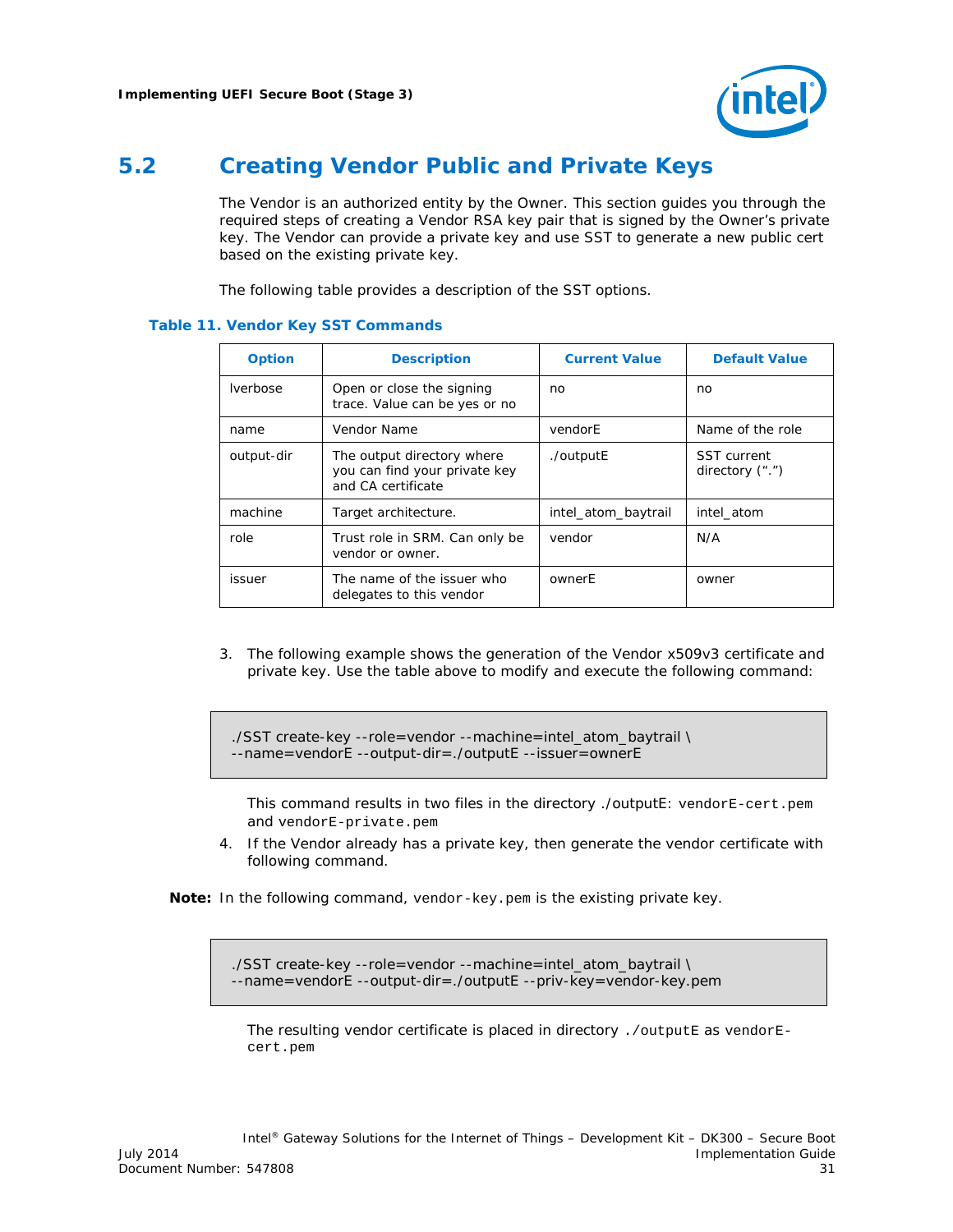

# <span id="page-31-0"></span>**5.3 Signing Bootloader, Kernel, RootFS, RPM Packages**

## **5.3.1 Signing the Bootloader**

<span id="page-31-1"></span>The SST is used to sign and update the grub.efi bootloader with the appropriate signatures and keys. The update process includes hashing grub.efi and encrypting grub.efi with the Vendor private key. grub.efi is also updated to include the grub.efi signature, Vendor certificate, and Owner certificate.

The following table provides a description of the commands used to sign the bootloader.

### <span id="page-31-2"></span>**Table 12. Bootloader Signing SST Commands**

| <b>Option</b> | <b>Description</b>                                          | <b>Current Value</b>    | <b>Default Value</b>                                                   |
|---------------|-------------------------------------------------------------|-------------------------|------------------------------------------------------------------------|
| verbose       | Open or close the signing<br>trace. Value can be yes or no. | no                      | no                                                                     |
| machine       | The target architecture                                     | intel_atom_baytrail     | intel atom                                                             |
| owner-cert    | The root certificate of the trust<br>chain                  | ownerE-cert.pem         | The owner-<br>cert pem file in the<br><b>SST</b> current<br>directory  |
| vendor-cert   | The device vendor certificate                               | vendorE-cert.pem        | The vendor-<br>cert pem file in the<br><b>SST</b> current<br>directory |
| priv-key      | The device vendor private key                               | vendorE-<br>private.pem | The vendor-<br>private.pem file in<br>the SST current<br>directory     |

The following example command shows signing the grub.efi bootloader. Use the table above to modify and execute the following command:

./SST sign-bootloader --machine=intel\_atom\_baytrail --verbose=no \ --owner-cert=./ownerE-cert.pem --vendor-cert=./vendorE-cert.pem \ --priv-key=./vendorE-private.pem ./grub.efi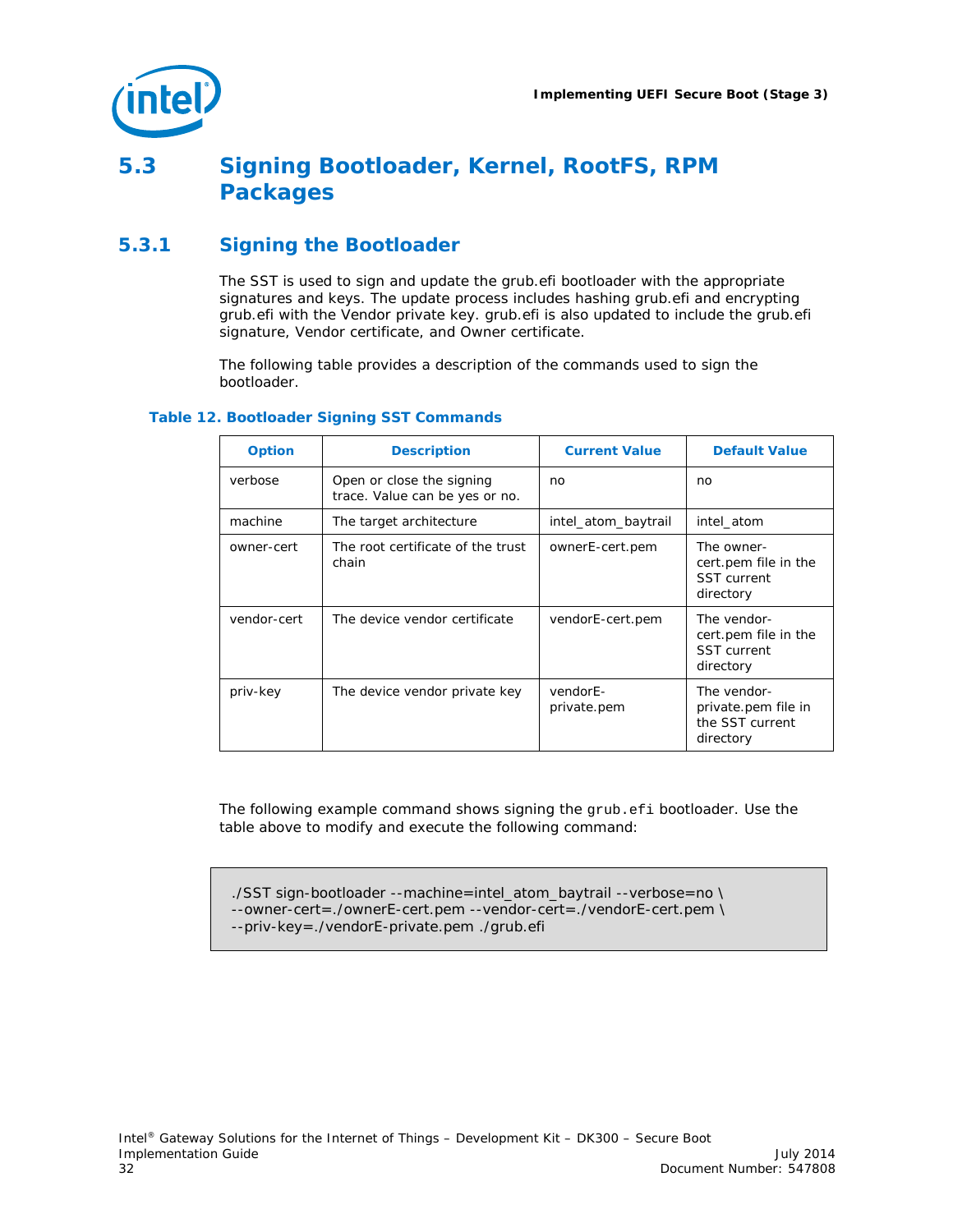

## **5.3.2 Signing the Kernel**

<span id="page-32-0"></span>The SST is used to sign and update the kernel with the appropriate signatures and keys. The update process includes hashing the kernel and encrypting the kernel with the Vendor private key. The kernel also is updated to include the kernel signature and Vendor certificate.

The following table provides a description of the commands used to sign the kernel.

### <span id="page-32-1"></span>**Table 13. Kernel Signing SST Commands**

| <b>Option</b> | <b>Description</b>                                          | <b>Current Value</b>    | <b>Default Value</b>                                                   |
|---------------|-------------------------------------------------------------|-------------------------|------------------------------------------------------------------------|
| verbose       | Open or close the signing<br>trace. Value can be yes or no. | no                      | no                                                                     |
| machine       | The target architecture                                     | intel_atom_baytrail     | intel atom                                                             |
| vendor-cert   | The device vendor certificate                               | vendorE-cert.pem        | The vendor-<br>cert.pem file in the<br><b>SST</b> current<br>directory |
| priv-key      | The device vendor private key                               | vendorE-<br>private.pem | The vendor-<br>private.pem file in<br>the SST current<br>directory     |

The following example command shows signing the kernel. Use the table above to modify and execute the following command:

./SST sign-kernel --machine=intel\_atom\_baytrail --verbose=no \ --vendor-cert=./vendorE-cert.pem --priv-key=./vendorE-private.pem \ ./ bzImage-initramfs-intel-atom-baytrail.bin

Intel® Gateway Solutions for the Internet of Things – Development Kit – DK300 – Secure Boot July 2014 Implementation Guide Document Number: 547808 33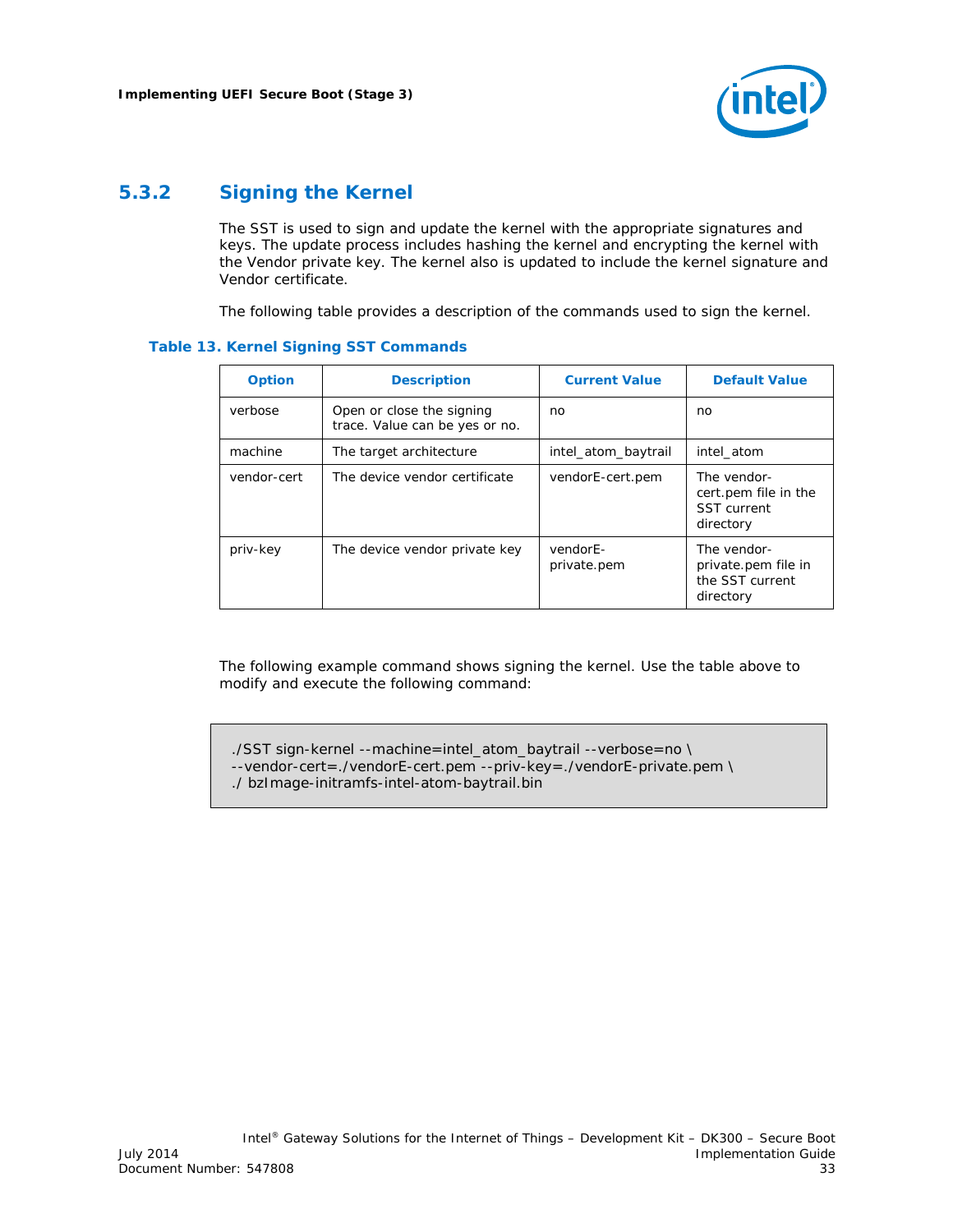

## **5.3.3 Signing RootFS**

<span id="page-33-0"></span>A signature on RootFS ensures the binary and library in RootFS can be verified successfully after the RootFS is deployed to the Target Device. The kernel and bootloader image in RootFS can also be signed when using SST's sign-all command to sign RootFS.

The following table provides a description of the commands used to sign RootFS.

### <span id="page-33-1"></span>**Table 14. RootFS Signing SST Commands**

| <b>Option</b> | <b>Description</b>                                          | <b>Current Value</b>        | <b>Default Value</b>                                                   |
|---------------|-------------------------------------------------------------|-----------------------------|------------------------------------------------------------------------|
| verbose       | Open or close the signing<br>trace. Value can be yes or no. | no                          | no                                                                     |
| machine       | The target architecture                                     | intel_atom_baytrail         | intel atom                                                             |
| vendor-cert   | The device vendor certificate                               | vendorE-cert.pem            | The vendor-<br>cert.pem file in the<br><b>SST</b> current<br>directory |
| priv-key      | The device vendor private key                               | vendorE-<br>private.pem     | The vendor-<br>private.pem file in<br>the SST current<br>directory     |
| Owner-cert    | The root certificate of the trust<br>chain                  | ownerE-cert.pem             | The owner-<br>cert.pem file in the<br><b>SST</b> current<br>directory  |
| Output        | The signed RootFS output                                    | ./signed-<br>images.tar.bz2 | The srm-enabled-<br>images.tar.bz2 file<br>in the current<br>directory |
| Mode          | RootFS type. Value can be<br>tarball or blockfile           | tarball                     | tarball                                                                |

The following example command shows signing the RootFS tar ball (wrlinux-imageglibc-idp-intel-atom-baytrail.tar.bz2). Use the table above to modify and execute the following command:

./SST sign-all --mode=tarball --machine=intel\_atom\_baytrail --verbose=no \ --vendor-cert=./vendorE-cert.pem --priv-key=./vendorE-private.pem \ --owner-cert=./ownerE-cert.pem --output=./signed-images.tar.bz2 \ ./ wrlinux-image-glibc-idp-intel-atom-baytrail.tar.bz2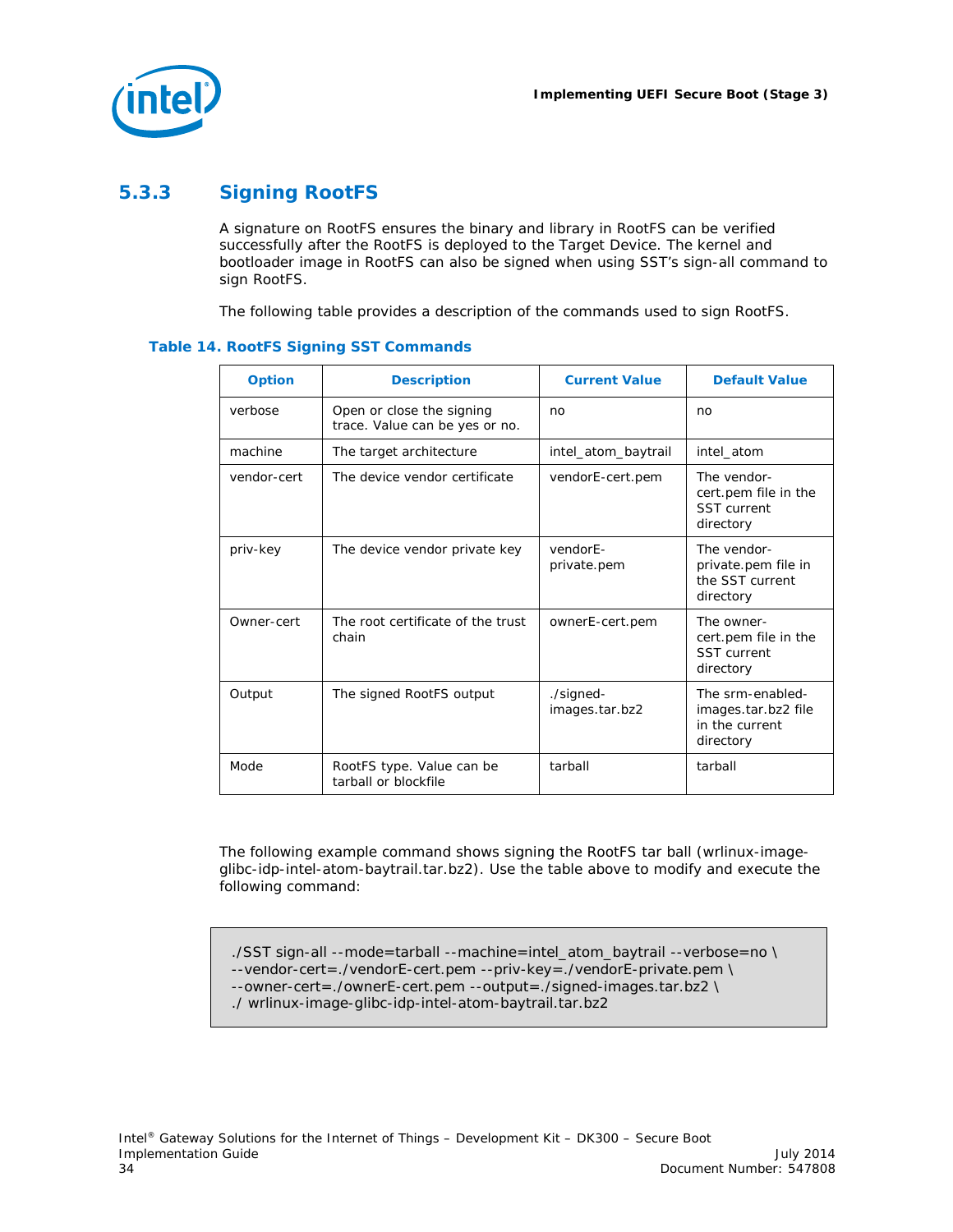

## **5.3.4 Signing RPM Packages**

<span id="page-34-0"></span>When the IDP SRM feature is enabled, an RPM package will not install on the Target Device unless the RPM package was signed by the SST.

The following table provides a description of the commands used to sign RPM.

#### <span id="page-34-1"></span>**Table 15. RPM Signing SST Commands**

| <b>Option</b> | <b>Description</b>                                                      | <b>Current Value</b>    | <b>Default Value</b>                                               |
|---------------|-------------------------------------------------------------------------|-------------------------|--------------------------------------------------------------------|
| verbose       | Open or close the signing<br>trace. Value can be yes or no.             | no                      | no                                                                 |
| priv-key      | The device vendor private key                                           | vendorE-<br>private.pem | The vendor-<br>private.pem file in<br>the SST current<br>directory |
| Mode          | Sign single RPM or multiple<br>RPM packages. Options are<br>rpm or dir. | rpm                     | rpm                                                                |

The following example command shows signing the RPM package (example.atom.rpm). Use the table above to modify and execute the following command:

./SST sign-rpm --mode=rpm --verbose=no --priv-key=./vendorE-private.pem \ ./ example.atom.rpm

As an option, you can sign multiple RPM packages with following command:

./SST sign-rpm --mode=dir --verbose=no --priv-key=./vendorE-private.pem \ ./ rpm-dir

The directory ./ rpm-dir contains RPM packages to sign. After the above command completes, all RPM packages in rpm-dir will be signed.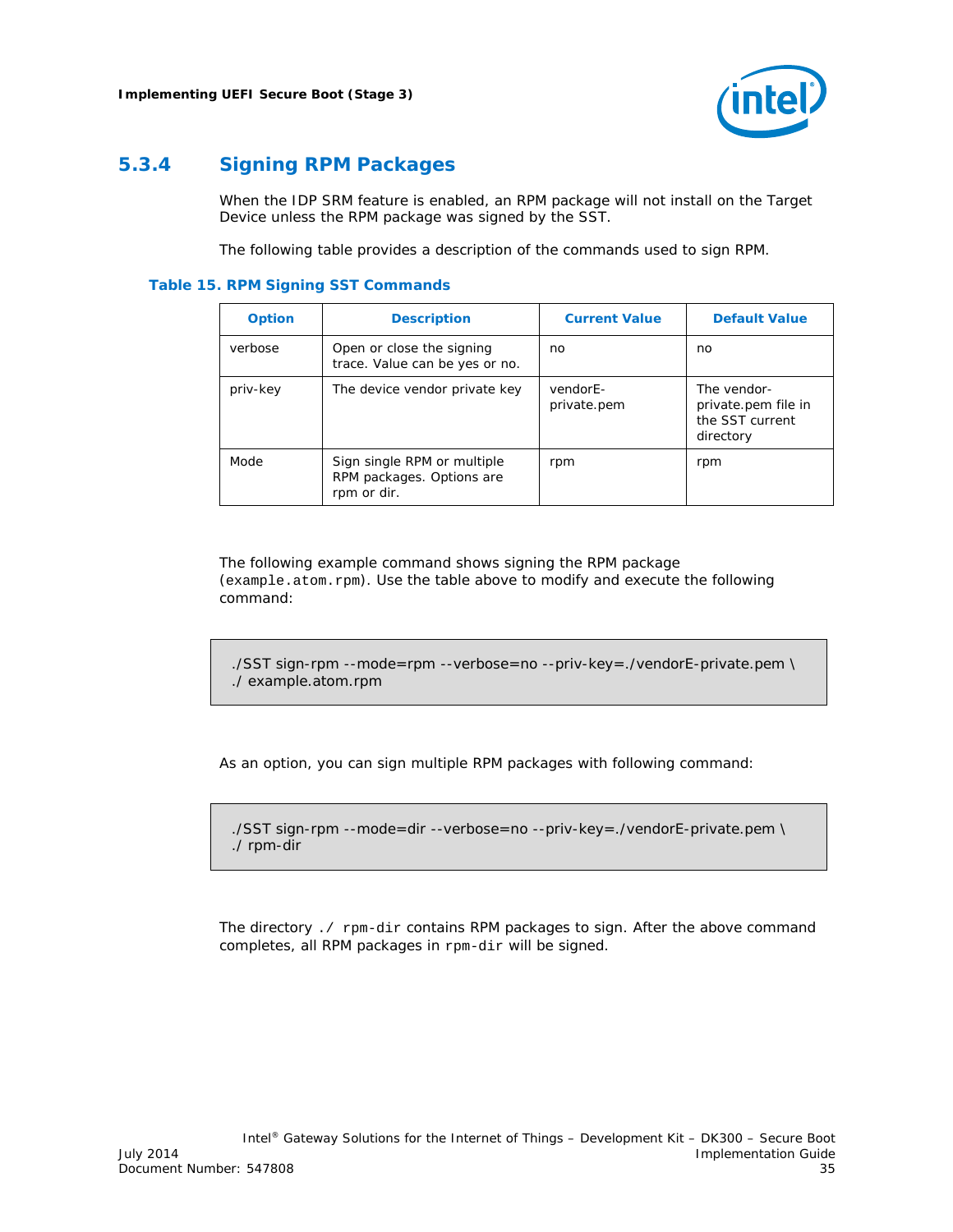

## **5.3.5 Deploying RootFS Image**

- <span id="page-35-0"></span>*Note:* The following is a synopsis of the required steps. See the *Wind River Intelligent Device Platform Programmer's Guide XT 2.0* for the complete process of deploying the RootFS image.
	- 1. Enter BIOS setup.
	- 2. Disable secure boot.
	- 3. Delete all secure boot variables.
	- 4. Reboot the system into the USB flash drive.
	- 5. After IDP loads, log in.
	- 6. Transfer the USB flash drive Intelligent Device Platform image to the Target Device HDD. Use the command:

tgt=/dev/sda /sbin/reset\_media

- 7. Reboot the system.
- 8. Enter the EFI Shell.
- 9. Enter the HDD file system.
- 10. Execute the following command to :
	- Enroll key and certificates into UEFI
	- Lock the BIOS
	- Create the KEK, db, and PK

/efi/boot/BOOTIA32.efi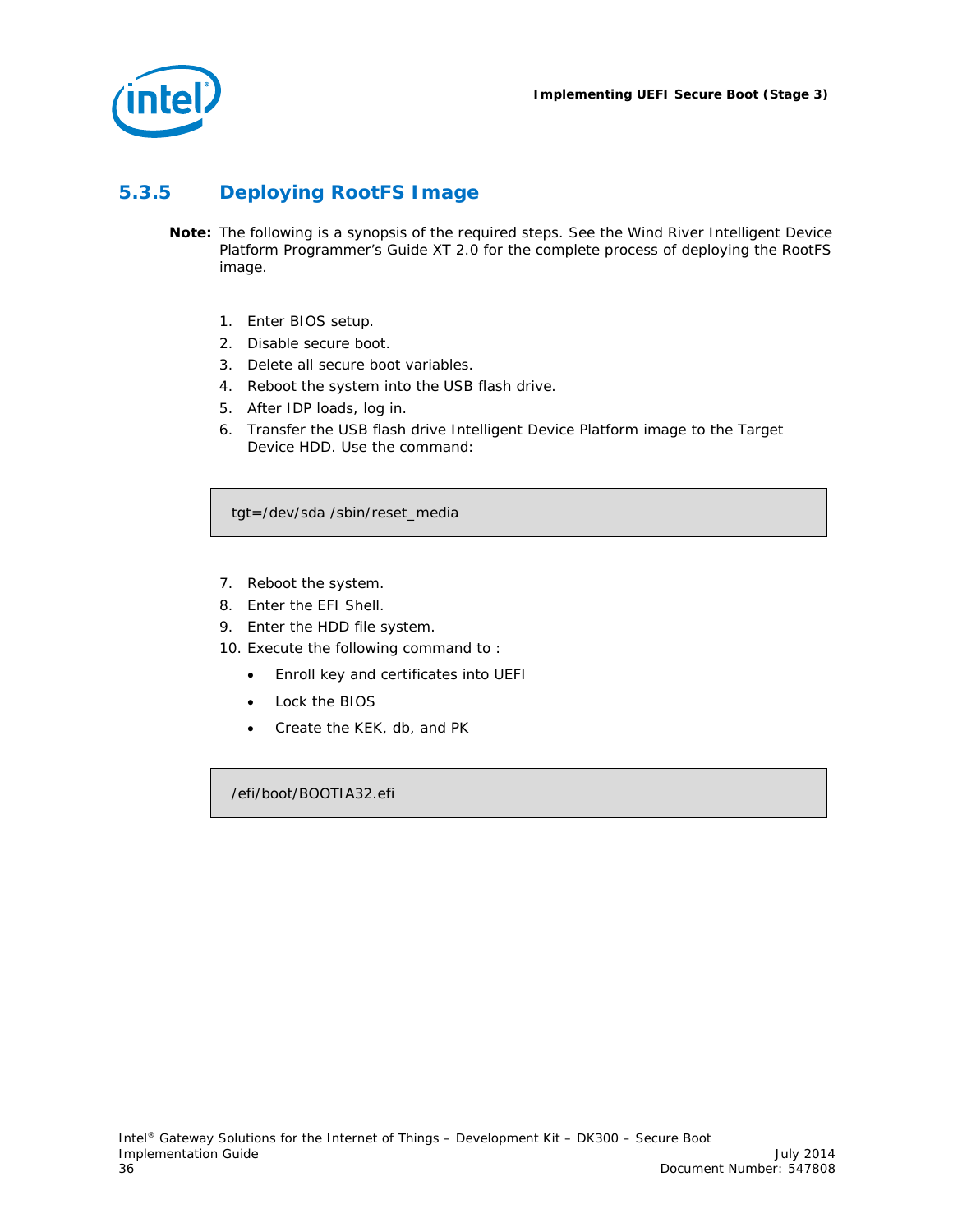

# <span id="page-36-0"></span>*6 Configuring UEFI for Secure Boot*

<span id="page-36-1"></span>This section provides instructions to enroll the grub.efi and kernel keys into the UEFI secure key database to complete the Stage 3 secure boot setup.

## **6.1 Change the BIOS Settings**

- 1. Insert the USB flash drive into a USB port on the Target Device.
- 2. Apply power, press the power button, and then immediately press the <Del> key to enter the **Boot Device Menu**.
- 3. Select **Enter Setup**.
- 4. Navigate to **Advanced** > **CSM Configuration** > **Video**. Select **UEFI only**.
- 5. Press <F4>, and select **Yes** to save changes and reboot. Immediately press the <Del> key to enter the **Boot Device Menu**.
- 6. Select **Enter Setup**.
- 7. Navigate to the **Advanced** > **CSM Configuration** > **CSM Support**. Select **Disabled**.
- 8. Press <F4> and select **Yes** to save changes and reboot. Immediately press the <Del> key to enter the **Boot Device Menu.**
- 9. Select **Enter Setup**.
- 10. Navigate to **Security** > **Secure Boot Menu** > **Secure Boot**. Select **Disabled**.
- 11. Navigate to **Security** > **Secure Boot Menu** > **Secure Boot** > **Key Management**. Select **Delete All Secure Boot Variable**, and then select **Yes**.
- 12. Press <F4> and select **Yes** to save changes and reboot. Immediately press the <Del> key to enter the **Boot Device Menu**.
- 13. Select **UEFI: Built-in EFI Shell**.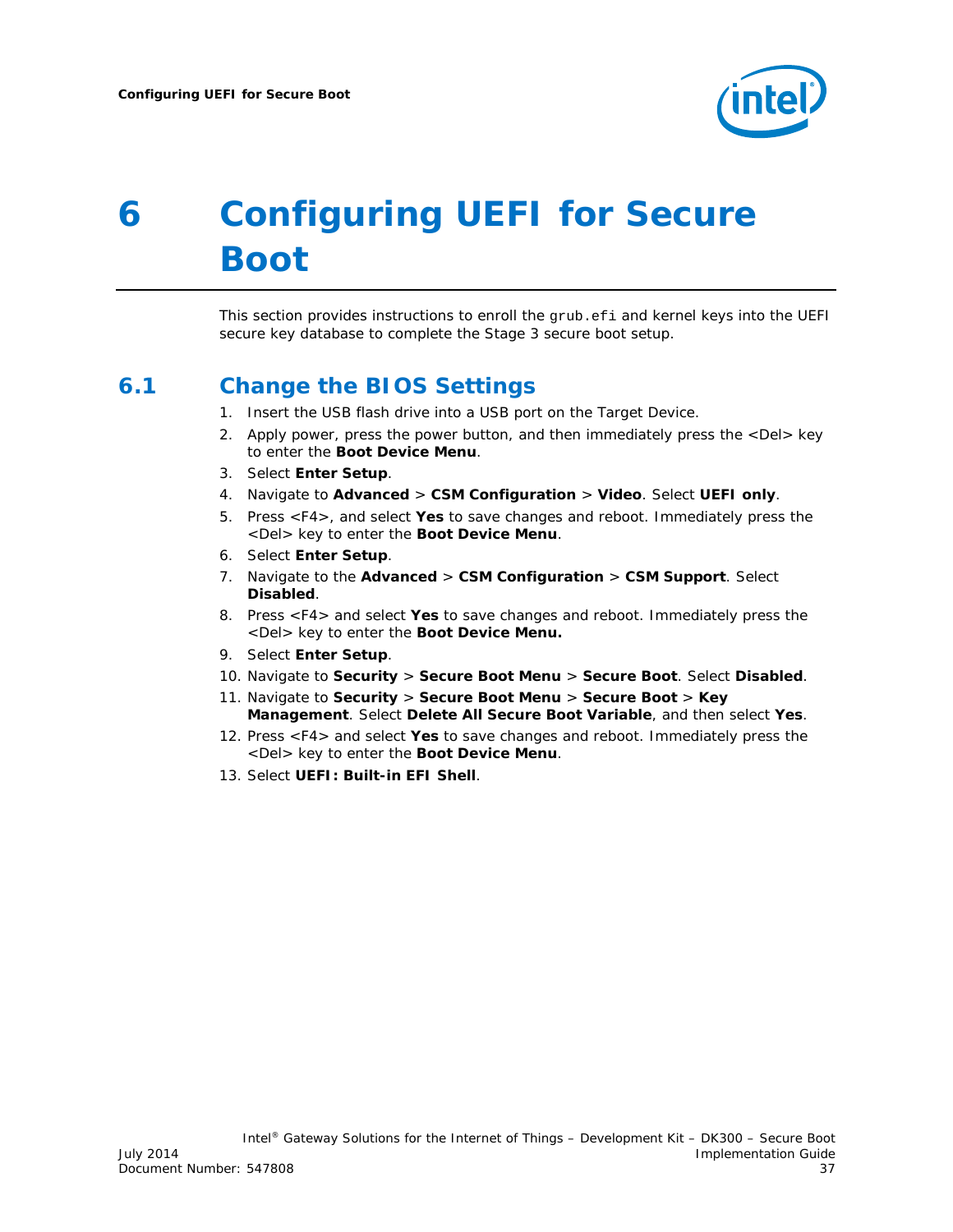

# **6.2 Enable Secure Boot**

- <span id="page-37-0"></span>1. At the Shell> prompt, type fs0: to enter VFAT partition on the USB flash drive.
- 2. At the fs0:\ prompt, type cd EFI\BOOT to change directories:
- 3. Use BOOTIA32.efi to enroll the keys/certificates into the UEFI and lock down the BIOS. Success is indicated by the following message.

| Platform is in Setup Mode |
|---------------------------|
| <b>KEK LEN: 1068</b>      |
| Created KEK Cert          |
| <b>DB LEN: 2727</b>       |
| Created db Cert           |
| <b>PK LEN: 1068</b>       |

- 4. Press the <Del> key to enter the **Boot Device Menu**.
- 5. Select **Enter Setup**.
- 6. Navigate to **Security** > **Secure Boot menu** > **Secure Boot**. Select Enable.
- 7. Press the <Del> key.
- 8. Navigate to **Boot Device Menu** > **UEFI: Built-in EFI Shell**.
- 9. At the Shell> prompt, type fs0: to enter VFAT partition on the USB flash drive.
- 10. Type cd EFI\BOOT to change directories.
- <span id="page-37-1"></span>11. Run BOOTIA32.efi. Verify BOOTIA32.efi can boot the kernel successfully.

## **6.3 Test Secure Boot**

Use the following steps to make sure that an unsigned grub.efi denies kernel boot.

- 1. Copy an unsigned grub.efi to /EFI/BOOT in the VFAT partition of your USB flash drive. Name it UNSIGNED\_BOOTIA32.efi
- 2. Plug the USB flash drive into the Target Device.
- 3. Press the <Del> key and select **UEFI: Built-in EFI Shell** option from the **boot device menu**.
- 4. Run UNSIGNED\_BOOTIA32.efi. You will receive a warning message similar to the following and you will be denied access. This message indicates that the secure boot policy being enforced: